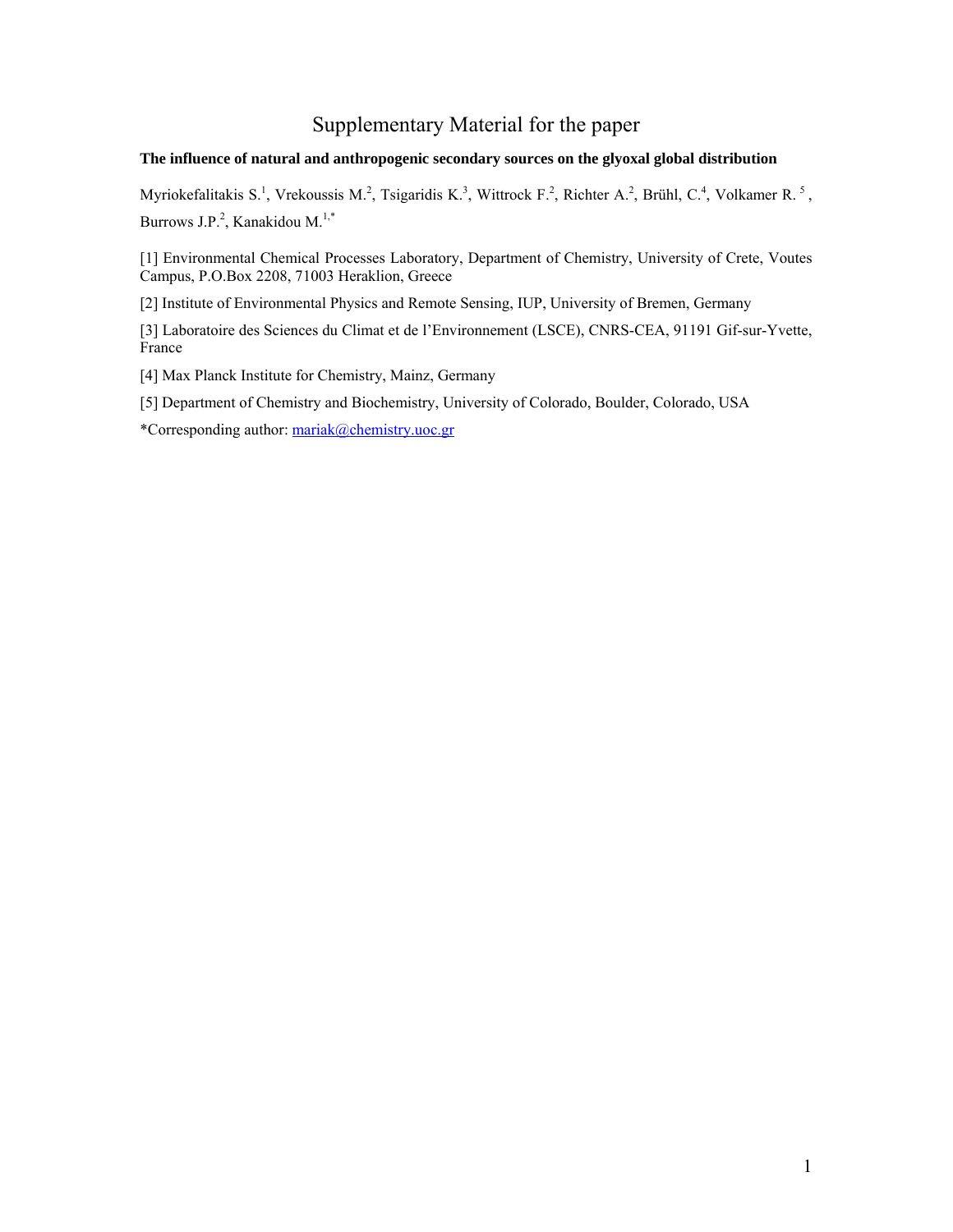| #      | reaction                                                  |                   |                                                                                                                                                                | refs.          |
|--------|-----------------------------------------------------------|-------------------|----------------------------------------------------------------------------------------------------------------------------------------------------------------|----------------|
| $\ast$ | $O_3 + hv$                                                | $\rightarrow$     | $O(^3P) + O_2$                                                                                                                                                 | $\mathbf{1}$   |
| j1     | $O_3 + hv$                                                | $\rightarrow$     | $O(^{I}D) + O_2$                                                                                                                                               | $\mathbf{1}$   |
| j2     | $H_2O_2 + hv$                                             | $\longrightarrow$ | 2OH                                                                                                                                                            | $\mathbf{1}$   |
| j3     | $NO2 + hv$                                                | $\longrightarrow$ | $NO + O$                                                                                                                                                       | $\mathbf{1}$   |
| j4     | $NO_3 + hv$                                               | $\rightarrow$     | $NO2 + O$                                                                                                                                                      | $\mathbf{1}$   |
| j5     | $NO_3 + hv$                                               | $\rightarrow$     | $NO + O2$                                                                                                                                                      | $\mathbf{1}$   |
| j6     | $HONO2 + hv$                                              | $\longrightarrow$ | $NO2 + OH$                                                                                                                                                     | 1              |
| j7     | $HO_2NO_2 + hv$                                           | $\longrightarrow$ | $NO2 + HO2$                                                                                                                                                    | $\mathbf{1}$   |
| j8     | $N_2O_5 + hv$                                             | $\longrightarrow$ | $NO2 + NO3$                                                                                                                                                    | $\mathbf{1}$   |
| j9     | $CH_3OOH + hv + O_2$                                      | $\longrightarrow$ | $HCHO + HO2 + OH$                                                                                                                                              | $\mathbf{1}$   |
| j10    | $CH3ONO2 + hv + O2$                                       | $\longrightarrow$ | $HCHO + HO2 + NO2$                                                                                                                                             | $\mathbf{1}$   |
| j11    | $HCHO + hv$                                               | $\longrightarrow$ | $CO + H2$                                                                                                                                                      | 1              |
| j12    | $HCHO + hv + 2O2$                                         | $\longrightarrow$ | $CO + 2HO2$                                                                                                                                                    | $\mathbf{1}$   |
| j13    | $C_2H_5OOH + hv + O_2$                                    | $\longrightarrow$ | $CH3CHO + HO2 + OH$                                                                                                                                            | $\overline{c}$ |
| j14    | $C_2H_5ONO_2 + hv + O_2$                                  | $\rightarrow$     | $CH3CHO + HO2 + NO2$                                                                                                                                           | $\mathbf{1}$   |
| j15    | $CH_3CHO + hv + 2O_2$                                     | $\longrightarrow$ | $CH3O2 + CO + HO2$                                                                                                                                             | $\mathbf{1}$   |
| j16    | $CH_3C(O)O_2NO_2 + hv$                                    | $\longrightarrow$ | $CH3COO2 + NO2$                                                                                                                                                | $\mathbf{1}$   |
| j17    | $CH_3COO_2H + hv + O_2$                                   | $\longrightarrow$ | $CH_3O_2$ + $CO_2$ + OH                                                                                                                                        | $\overline{c}$ |
| j18    | $C_3H_7O_2prim + hv + O_2$                                | $\longrightarrow$ | $1-C2H5CHO + HO2 + OH$                                                                                                                                         | $\overline{c}$ |
| j19    | $C_3H_7ONO_2prim + hv$                                    | $\longrightarrow$ | $1-C_2H_5CHO + HO_2 + NO_2$                                                                                                                                    | 4              |
| j19    | $C_2H_5CHOptim + hv + O_2$                                | $\longrightarrow$ | $C_2H_5O_2$ + CO + HO <sub>2</sub>                                                                                                                             | 7              |
| j20    | $C_3H_7O_2sec + hv + O_2$                                 | $\longrightarrow$ | $CH3COCH3 + HO2 + OH$                                                                                                                                          | $\overline{c}$ |
| j21    | $C_3H_7ONO_2sec + hv$                                     | $\longrightarrow$ | $CH3COCH3 + HO2 + NO2$                                                                                                                                         | 4              |
| j22    | $CH_3COCH_3 + hv + 2O_2$                                  | $\longrightarrow$ | $CH3COO2 + CH3O2$                                                                                                                                              | 5              |
| j23    | $CH_3COCHO + hv + 2O_2$                                   | $\longrightarrow$ | $0.3*(CH_3O_2 + 2CO + HO_2) + 0.7*(CH_3COO_2 + CO + HO_2)$                                                                                                     | $\mathbf{1}$   |
| j24    | $CH_3COCH_2OOH + hv + O_2$                                | $\longrightarrow$ | $CH3COCHO + OH + HO2$                                                                                                                                          | 2              |
| j25    | $HOCH2CH2OOH + hv + O2$                                   | $\longrightarrow$ | OH + $e(2HCHO + HO2) + f(HOCH2CHO + HO2)$                                                                                                                      | 2, 8           |
| j26    | $\text{HOCH}_2\text{CH}_2\text{ONO2} + h\nu + \text{O}_2$ | $\longrightarrow$ | $NO2 + e(HCHO + HO2) + f(HOCH2CHO + HO2)$                                                                                                                      | 1, 8           |
| j27    | $HOCH2CHO + hv + 2O2$                                     | $\longrightarrow$ | $HCHO + CO + 2HO2$                                                                                                                                             | $\mathbf{1}$   |
| j28    | $CHOCHO + hv$                                             | $\longrightarrow$ | $2CO + 2HO2$                                                                                                                                                   | $\mathbf{1}$   |
| j29    | $C_4H_9ONO_2 + hv + O_2$                                  | $\longrightarrow$ | $NO_2 + 0.67$ (CH <sub>3</sub> CH <sub>2</sub> COCH <sub>3</sub> + HO <sub>2</sub> ) + 0.33(C <sub>2</sub> H <sub>5</sub> O <sub>2</sub> +CH <sub>3</sub> CHO) | 4              |
| j30    | $C_4H_9OOH + hv + O_2$                                    | $\longrightarrow$ | OH + 0.67(CH <sub>3</sub> CH <sub>2</sub> COCH <sub>3</sub> + HO <sub>2</sub> ) + 0.33(C <sub>2</sub> H <sub>5</sub> O <sub>2</sub> +CH <sub>3</sub> CHO)      | 2              |
| j31    | $CH3CH2COCH3 + hv + 2O2$                                  | $\longrightarrow$ | $CH_3COO_2 + C_2H_5O_2$                                                                                                                                        | 5              |
| j32    | $CH_3CHONO_2COCH_3 + hv + O_2$                            | $\longrightarrow$ | $CH3CHO + CH3COO2 + NO2$                                                                                                                                       | 4              |
| j33    | $CH_3CHOOHCOCH_3 + hv + O_2$                              | $\longrightarrow$ | $CH_3CHO + CH_3COO_2 + OH$                                                                                                                                     | 2              |
| j34    | $CH_3COCOCH_3 + hv + 2O_2$                                | $\longrightarrow$ | 2CH <sub>3</sub> COO <sub>2</sub>                                                                                                                              | 6              |
| j35    | $ISOOH + hv + O2$                                         | $\longrightarrow$ | $HCHO + OH + HO2 + 0.64MVK + 0.36MACR$                                                                                                                         | 2              |
| j36    | NITRATES + $hv$ + $O_2$                                   | $\longrightarrow$ | $HCHO + HO2 + NO2 + 0.64MVK + 0.36MACR$                                                                                                                        | 4              |
| j37    | $MVKOOH + hv + O2$                                        | $\longrightarrow$ | $CH3COO2 + HOCH2CHO + OH$                                                                                                                                      | 2              |
| j38    | $MACROOH + hv + O2$                                       | $\rightarrow$     | $CH3COCH2OH + CO + OH + HO2$                                                                                                                                   | 2              |
| j39    | $CH2ONO2CH2OOH + hv$                                      | $\longrightarrow$ | $OH + NO2 + 2HCHO$                                                                                                                                             | 2              |
| j40    | $CH2ONO2CH2OOH + hv$                                      | $\longrightarrow$ | $CH3CHO + HCHO + NO2 + OH$                                                                                                                                     | 2              |
| j41    | $CH3COCOOH + hv$                                          | $\longrightarrow$ | $CH3CHO + CO2$                                                                                                                                                 | 2              |
| j43    | $MACR + hv$                                               | $\longrightarrow$ | $0.67HO_2 + 0.33MACRO_2 + 0.67CH_2O + 0.67CH_3COO_2 + 0.33OH$                                                                                                  | $\mathbf{1}$   |
| j44    | $MVK + hv$                                                | $\longrightarrow$ | $0.3CH_3CO_3 + 0.7C_3H_6 + 0.7CO + 0.3CH_3O_2$                                                                                                                 | $\mathbf{1}$   |

**Table 1.** Photolysis reactions in TM4-ECPL and related references

\* not explicitely accounted in the model; it is solved in the EBI code.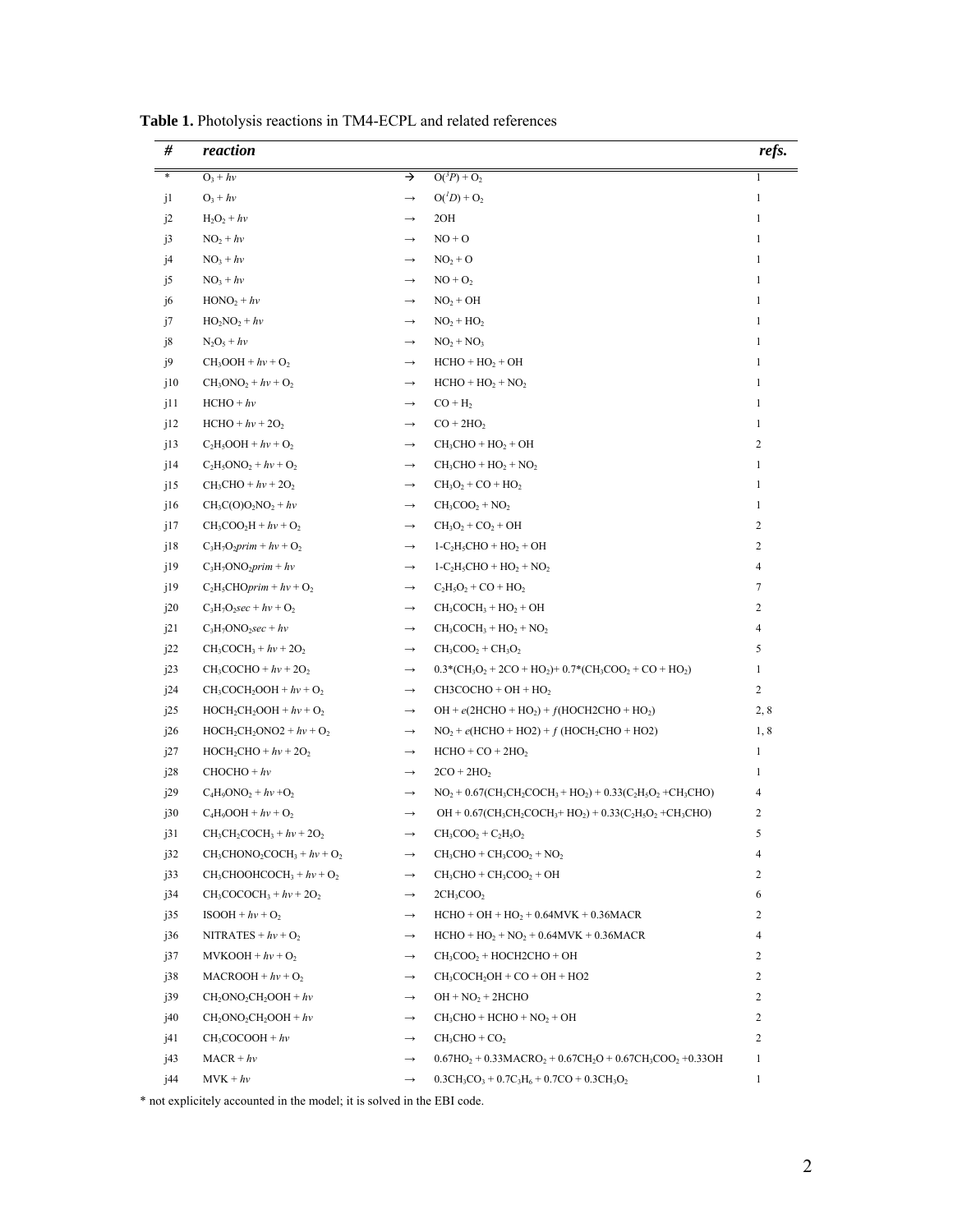## **References**

- 1. IUPAC Subcommittee on Gas Kinetic Data Evaluation for Atmospheric Chemistry, Summary of Evaluated Kinetic and Photochemical Data for Atmospheric Chemistry, Web Version February, http://www.iupac-kinetic.ch.cam.ac.uk/ summary/ IUPACsumm\_web\_Feb2006.pdf, 2006
- 2.  $j = j13$
- 3.  $j = 1.7 \times j22$
- 4.  $j = j10$
- 5.  $j=3 \times 10^{-4} \times j3$
- 6.  $j = 0.285 \times j3$
- 7.  $j = (2.58 \times 10^{-4} + 1.2 \times 10^{-5}) \times j3$
- 8. R1 = 2.7 x  $10^{14}$ exp(-6350/T)

 $R2 = 6.3 \times 10^{-14} \exp(-550/T)$ 

 $e = R1/(R1 + R2 \times [O_2])$ ,  $f = 1 - e$ 

T= temperature, lumping as in

Poisson, N., Kanakidou, M., and Crutzen, P. J.: Impact of Non Methane Hydrocarbons on tropospheric chemistry and particular the oxidizing power of the global troposphere: 3- Dimensional Modelling results, J. Atmos. Chem., 36, 157-230, 2000.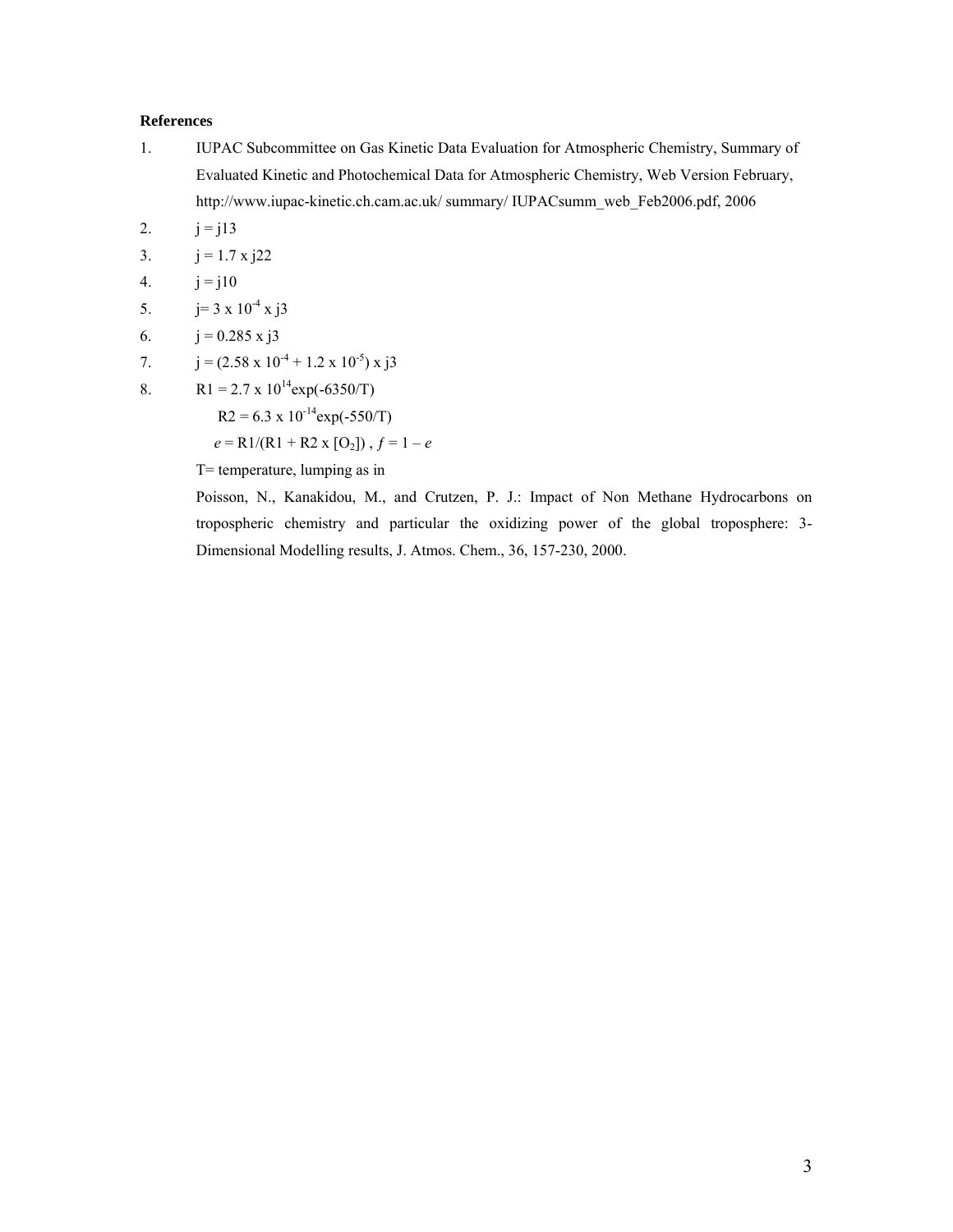| #              | reaction                      |                   |                                                                      | rate coefficient                                                              | <b>Refs</b>    |
|----------------|-------------------------------|-------------------|----------------------------------------------------------------------|-------------------------------------------------------------------------------|----------------|
| *              | $O(^{1}D)+M$                  | →                 | $O(^{3}P) + M$                                                       | $4 \times 10^{-11}$                                                           | $\mathbf{1}$   |
|                | $O(^3P) + O_2 + M$            | →                 | $O_3 + M$                                                            | $6.0\times10^{-34}$ (T /300) <sup>-2.6</sup> (O <sub>2</sub> )                | $\mathbf{1}$   |
|                |                               |                   |                                                                      | $5.6\times10^{-34} (T/300)^{-2.6} (N_2)$                                      |                |
| *              | $O(^1D)+H_2O$                 | →                 | 2 OH                                                                 | $2.2 \times 10^{-10}$                                                         | $\mathbf{1}$   |
| k1             | $O_3 + OH$                    | $\longrightarrow$ | $HO_2 + O_2$                                                         | $1.7 \times 10^{-12}$ exp(-940/T)                                             | $\mathbf{1}$   |
| k2             | $HO2 + O3$                    | $\rightarrow$     | $OH + O2$                                                            | 2.03 x 10 <sup>-16</sup> (T/300) <sup>4.57</sup> exp(693/T)                   | $\mathbf{1}$   |
| k <sub>3</sub> | $\mathrm{HO_2} + \mathrm{OH}$ | $\longrightarrow$ | $H_2O + O_2$                                                         | $4.8 \times 10^{-11}$ exp(250/T)                                              | $\mathbf{1}$   |
| k4             | $HO2 + HO2$                   | $\longrightarrow$ | $H_2O_2 + O_2$                                                       | 1.9 x 10 <sup>-33</sup> [N2] exp(980/T)                                       | $\mathbf{1}$   |
| k5             | $H_2O_2 + OH$                 | $\longrightarrow$ | $H_2O + HO_2$                                                        | $2.9 \times 10^{-12}$ exp(-160/T)                                             | $\mathbf{1}$   |
| k6             | $HO2 + NO$                    | $\longrightarrow$ | $NO2 + HO$                                                           | $3.6 \times 10^{-12}$ exp(270/T)                                              | $\mathbf{1}$   |
| k7             | $NO + O_3$                    | $\longrightarrow$ | $NO2 + O2$                                                           | $1.4 \times 10^{-12}$ exp(-1310/T)                                            | $\mathbf{1}$   |
| $\rm k8$       | $NO + NO3$                    | $\rightarrow$     | 2NO <sub>2</sub>                                                     | $1.8 \times 10^{-11}$ exp $(110/T)$                                           | $\mathbf{1}$   |
| k9             | $NO_2 + O_3$                  | $\rightarrow$     | $NO_3 + O_2$                                                         | $1.4 \times 10^{-13}$ exp(-2470/T)                                            | $\mathbf{1}$   |
|                |                               |                   |                                                                      | 3.3 x $10^{-30} (T/300)^{-3.0} [N_2]$                                         |                |
| k10            | $NO2 + OH + M$                | $\rightarrow$     | $HONO2 + M$                                                          | $4.1 \times 10^{-11}$                                                         | $\mathbf{1}$   |
|                |                               |                   |                                                                      | $Fc = 0.4$                                                                    |                |
|                |                               |                   |                                                                      | $3.6 \times 10^{-30} (T/300)^{-4.1} [N2]$                                     |                |
| k11            | $NO_2 + NO_3 + M$             |                   | $N_2O_5 + M$                                                         | $1.9 \times 10^{-12} (T/300)^{0.2}$                                           | $\mathbf{1}$   |
|                |                               |                   |                                                                      | $Fc = 0.35$                                                                   |                |
|                |                               |                   |                                                                      | $1.8$ x $10^{-31} (T/300)^{-3.2} [N_2]$<br>$4.7\,\mathrm{x}\,10^{\text{-}12}$ |                |
| k12            | $NO_2 + HO_2 + M$             |                   | $HO_2NO_2 + M$                                                       | $Fc = 0.6$                                                                    | $\mathbf{1}$   |
|                |                               |                   |                                                                      | $4.0 \times 10^{-12}$                                                         | $\mathbf{1}$   |
| k13<br>k14     | $HO_2 + NO_3$                 | $\rightarrow$     | $OH + NO2 + O2$                                                      | $1.5 \times 10^{-13}$                                                         | $\mathbf{1}$   |
|                | $HONO2 + OH$                  | $\rightarrow$     | $H_2O + NO_3$                                                        | $3.2 \times 10^{-13} \exp(690/T)$                                             |                |
| k15            | $HO_2NO_2 + HO$               |                   | $H_2O + O_2 + NO_2$                                                  | 4.1 x 10 <sup>-5</sup> exp(-10650/T)[N2]                                      | $\mathbf{1}$   |
| k16            | $HO_2NO_2 + M$                |                   | $HO_2 + NO_2 + M$                                                    | 4.8 x $10^{15}$ exp(-11170/T)                                                 | $\mathbf{1}$   |
|                |                               |                   |                                                                      | $Fc = 0.6$                                                                    |                |
|                |                               |                   |                                                                      | 1.3 x 10-3(T/300) <sup>-3.5</sup> exp(-11000/T)[N2]                           |                |
| k17            | $N_2O_5 + M$                  |                   | $NO_2 + NO_3 + M$                                                    | $9.7 \times 10^{14} (T/300)^{0.1} \exp(-11080/T)$                             | $\mathbf{1}$   |
|                |                               |                   |                                                                      | $Fc = 0.35$                                                                   |                |
| k18            | $CH_4 + OH$                   | $\rightarrow$     | $H_2O + CH_3O_2$                                                     | 1.85 x $10^{-12}$ exp(-1690/T)                                                | $\mathbf{1}$   |
| k19            | $CH3O2 + NO$                  | $\rightarrow$     | $HCHO + HO2 + NO2$                                                   | $2.3 \times 10^{-12}$ exp $(360/T)$                                           | $\mathbf{1}$   |
| k10            | $CH3O2 + NO3$                 | $\rightarrow$     | $HCHO + HO2 + NO2$                                                   | $1.3 \ge 10^{-12}$                                                            | -1             |
| k21            | $CH3O2 + HO2$                 | $\rightarrow$     | $CH3OOH + O2$                                                        | $3.8 \times 10^{-13} \exp(780/T)$                                             | 1              |
|                |                               |                   | $k22a(2HCHO + 2HO2 + O2)$                                            | $k22 = 7.4 \times 10^{-13} exp(-520/T)$                                       |                |
| k22            | $CH3O2 + CH3O2$               |                   | +(1-k22a)(CH <sub>3</sub> OH + HCHO +O <sub>2</sub> )                | $k22a=5.4exp(0.870/T)$                                                        | $\mathbf{1}$   |
| k23            | $CH3OOH + OH$                 | $\longrightarrow$ | $CH3O2 + H2O$                                                        | $1.9 \times 10 - 12$                                                          | $\mathbf{1}$   |
| k24            | $CH3OOH + OH$                 | $\longrightarrow$ | $H_2O$ + HCHO + OH                                                   | $3.6 \times 10 - 12$                                                          | $\mathbf{1}$   |
| k25            | $CH3ONO2 + OH$                | $\longrightarrow$ | $HCHO + NO2 + H2O$                                                   | $4.0 \times 10^{-13}$ exp(-845/T)                                             | 1              |
| k26            | $HCHO + OH$                   | $\longrightarrow$ | $H_2O$ + CO + HO <sub>2</sub>                                        | 5.4 x $10^{-12}$ exp $(135/T)$                                                | 1              |
| k27            | $CH_3OH + OH$                 | $\longrightarrow$ | $H_2O$ + HCHO + HO <sub>2</sub>                                      | $2.85 \times 10 - 12 \exp(-345/T)$                                            | $\mathbf{1}$   |
| k28            | $CO + OH$                     | $\longrightarrow$ | $HO_2 + CO_2$                                                        | $1.44 \times 10^{-13} (1 + [N2] / 4 \times 10^{19})$                          | $\mathbf{1}$   |
| k29            | $C_2H_6 + OH + O_2$           | $\longrightarrow$ | $H_2O + C_2H_5O_2$                                                   | 6.9 x $10^{-12}$ exp(-1000/T)                                                 | $\mathbf{1}$   |
|                |                               |                   |                                                                      | $k30 = 2.6 \times 10 - 12 \exp(380/T)$                                        |                |
| k30            | $C_2H_5O_2 + NO + O_2$        |                   | $(1 - RTC2)$ x $[CH_3CHO + HO_2 + NO_2]$<br>$+$ RTC2 x $C_2H_5ONO_2$ | R1= 1.94 x $10^{-22}$ [AIR]exp(0.972)                                         | $\overline{c}$ |
|                |                               |                   |                                                                      | $R2 = 0.826(T/300)^{-8.1}$                                                    |                |

| <b>Table 2.</b> Thermal reactions in TM4-ECPL as related references. |  |  |
|----------------------------------------------------------------------|--|--|
|----------------------------------------------------------------------|--|--|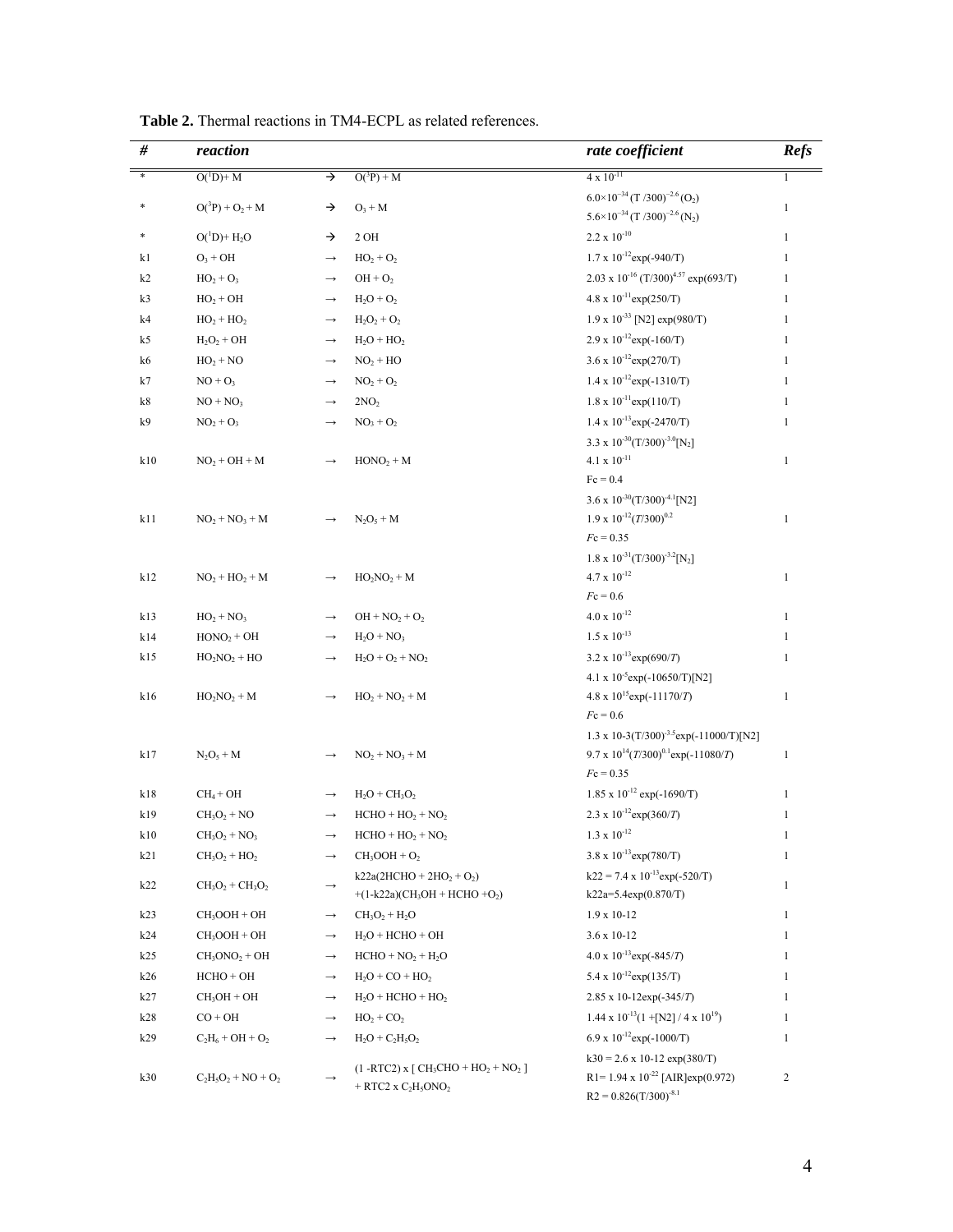|     |                                                  |                   |                                                                                                                                    | $A = 1/(1 + log(R1/R2)^{2})$                                            |                |
|-----|--------------------------------------------------|-------------------|------------------------------------------------------------------------------------------------------------------------------------|-------------------------------------------------------------------------|----------------|
|     |                                                  |                   |                                                                                                                                    | $RTC2 = 0.4R1/(1+R1/R2)0.411A$                                          |                |
| k31 | $C_2H_5O_2 + HO_2$                               | $\longrightarrow$ | $C_2H_5OOH + O_2$                                                                                                                  | $3.8 \times 10^{-13}$ exp(900/T)                                        | $\mathbf{1}$   |
| k32 | $C_2H_5O_2 + CH_3O_2$                            | $\longrightarrow$ | $(1 - k32a)(CH_3CHO + HCHO + 2HO_2 - O2) +$<br>$k32a$ (CH <sub>3</sub> CHO +CH <sub>3</sub> OH +O <sub>2</sub> )                   | $R1 = 0.45$<br>$k32a = 0.5((1-k22a)+(1-R1))$                            | $\overline{c}$ |
| k33 | $C_2H_5OOH + OH$                                 | $\longrightarrow$ | $C_2H_5O_2 + H_2O$                                                                                                                 | $k33 = 2.6 \times 10^{-12} \exp(190/T)$                                 | $\overline{c}$ |
| k34 | $C_2H_5OOH + OH$                                 | $\longrightarrow$ | $CH3CHO +OH +H2O$                                                                                                                  | $k34 = 4.5 \times 10^{-18}$ T <sup>2</sup> exp(1069/T)                  | $\overline{2}$ |
| k35 | $C_2H_5ONO_2 + OH$                               | $\longrightarrow$ | $CH3CHO + NO2 + H2O$                                                                                                               | $k35 = 6.7 \times 10^{-13} \exp(-395/T)$                                | $\mathbf{1}$   |
| k36 | $CH3CHO+ HO + O2$                                | $\longrightarrow$ | $CH3COO2 + HO2$                                                                                                                    | $4.4 \times 10^{-12}$ exp $(365/T)$                                     | $\mathbf{1}$   |
| k37 | $CH3COO2 + HO2$                                  | $\longrightarrow$ | $CH3COOOH + O2$                                                                                                                    | 5.2 x $10^{-13}$ exp(980/T)                                             | $\mathbf{1}$   |
| k38 | $CH3COO2 + HO2$                                  | $\longrightarrow$ | $CH3COOH + O3$                                                                                                                     | $1.04 \times 10^{-13} \exp(983/T)$                                      | 2              |
| k39 | $CH3COO2 + NO + O2$                              | $\longrightarrow$ | $CH_3O_2 + CO_2 + NO_2$                                                                                                            | 7.5 x $10^{-12}$ exp(290/T)                                             | $\mathbf{1}$   |
|     |                                                  |                   |                                                                                                                                    | $2.7 \times 10^{-28} (T/300)^{-7.1} [N_2]$                              |                |
| k40 | $CH_3COO_2 + NO_2 + M$                           | $\longrightarrow$ | $CH3CO3NO2 + M$                                                                                                                    | $1.2 \times 10^{-11} (T/300)^{-0.9}$                                    | $\mathbf{1}$   |
|     |                                                  |                   |                                                                                                                                    | $Fc = 0.3$                                                              |                |
| k41 | $CH3COO2 + CH3O2$                                | $\longrightarrow$ | $HCHO + HO2 + CH3O2 + CO2$                                                                                                         | $9.9 \times 10^{-12}$                                                   | $\mathbf{1}$   |
| k42 | $CH3COO2 + CH3O2$                                | $\longrightarrow$ | $CH_3COOH + HCHO + O_2$                                                                                                            | $1.1 \times 10^{-12}$                                                   | $\mathbf{1}$   |
| k43 | $CH3COO2 + CH3COO2$<br>$+$ O <sub>2</sub>        | $\longrightarrow$ | $2(CH_3O_2 + CO_2)$                                                                                                                | $2.9 \times 10^{-12} \exp(500/T)$                                       | $\mathbf{1}$   |
| k44 | $CH3COO2NO2 + OH$                                | $\longrightarrow$ | $HCHO + CO2 + NO2 + H2O$                                                                                                           | $3 \times 10^{-14}$                                                     | $\mathbf{1}$   |
|     |                                                  |                   |                                                                                                                                    | $4.9 \times 10^{-3}$ exp(-12100/T)[N2]                                  |                |
| k45 | $CH3COO2NO2$                                     | $\longrightarrow$ | $CH3COO2 + NO2$                                                                                                                    | 5.4 x 1016exp(-13830/T)                                                 | $\mathbf{1}$   |
|     |                                                  |                   |                                                                                                                                    | $Fc = 0.3$                                                              |                |
| k46 | $CH3COO2NO2$                                     | $\longrightarrow$ | $CH3ONO2 + CO2$                                                                                                                    | $2.1*10^{12}$ exp(-12525/T)                                             | 2              |
| k47 | $CH_3COO_2H + OH$                                | $\longrightarrow$ | $CH_3COO_2 + H_2O$                                                                                                                 | like k36                                                                | $\overline{c}$ |
| k48 | $CH_3COOH + OH + O_2$                            | $\longrightarrow$ | $CH_3O_2 + CO_2 + H_2O$                                                                                                            | $4.2 \times 10^{-14} \exp(855/T)$                                       | 1              |
| k49 | $C_3H_8 + OH + O_2$                              | $\longrightarrow$ | $(0.3)C_3H_7O_2prim + (0.7)C_3H_7O_2sec + H_2O$                                                                                    | 7.6 x $10^{-12}$ exp(-585/T)                                            | $\mathbf{1}$   |
| k50 | $C_3H_7O_2prim + NO + O_2$                       | $\longrightarrow$ | $(1 - RTC3P)$ x $\lceil C_2H_5CHO + HO_2 + NO_2 \rceil$<br>+ RTC3P x $C_3H_7ONO_2prim$                                             | $2.9 \times 10^{-12}$ exp(350/T)                                        | $\mathbf{1}$   |
| k51 | $C_3H_7O_2$ sec + NO + O <sub>2</sub>            | $\longrightarrow$ | $(1 - RTC3S)$ x $[CH_3COCH_3 + HO_2 + NO_2]$<br>$+$ RTC3S x C <sub>3</sub> H <sub>7</sub> ONO <sub>2</sub> sec                     | $2.7 \times 10^{-12}$ exp(360/T)                                        | $\mathbf{1}$   |
| k52 | $C_3H_7O_2prim+HO_2$                             | $\longrightarrow$ | $C_3H_7OOHprim + O_2$                                                                                                              | $k52 = 3.4 \times 10^{-15}$ *exp(100/T)                                 | $\mathbf{1}$   |
|     |                                                  |                   | $(1 - k32a)(C_2H_5CHO + HCHO +_2HO_2 + O_2)$                                                                                       | $R1=2.5 \times 10^{-13}$                                                |                |
| k53 | $C_3H_7O_2prim + CH_3O_2$                        | $\longrightarrow$ | + k32a( $C_2H_5CHOprim + CH_3OH +O_2$                                                                                              | $k56 = 2(R1*k25)^{0.5}$                                                 | 2              |
| k54 | $C_3H_7OOHprim + OH$                             | $\longrightarrow$ | $C_3H_7O_2prim + H_2O$                                                                                                             | like k33                                                                |                |
| k55 | $C_3H_7OOHprim + OH$                             | $\rightarrow$     | $C_2H_5CHO$ prim + OH + $H_2O$                                                                                                     | like k34                                                                |                |
| k56 | $C_3H_7ONO_2prim + OH$                           |                   | $C_2H_5CHO$ prim + $NO_2 + H_2O$                                                                                                   | $5.8 \times 10^{-13}$                                                   | $\mathbf{1}$   |
| k57 | $C_2H_5CHO + OH$                                 | $\rightarrow$     | $1/2$ (3CH <sub>3</sub> COO <sub>2</sub> + H <sub>2</sub> O + HO <sub>2</sub> )                                                    | $k57 = 5.1 \times 10^{-12} \exp(405/T)$                                 | 1              |
| k58 | $C_2H_5CHO + NO_3 + O_2$                         | $\longrightarrow$ | $HNO3 + CH3CH2O2 + CO$                                                                                                             | $6.5 \times 10^{-15}$                                                   | 1              |
| k59 | $C_3H_7O_2$ sec + HO <sub>2</sub>                | $\longrightarrow$ | $C_3H_7OOHsec + O_2$                                                                                                               | 6.2 x $10^{-13}$ exp(-230/T)                                            | $\mathbf{1}$   |
|     |                                                  |                   |                                                                                                                                    | $R1 = 5 \times 10^{-15}$                                                |                |
| k60 | $C_3H_7O_2$ sec + CH <sub>3</sub> O <sub>2</sub> | $\longrightarrow$ | $(1 - k60a)(CH3COCH3 + HCHO + 2HO2)$<br>$+ O_2$ ) + k60a(CH <sub>3</sub> COCH <sub>3</sub> + CH <sub>3</sub> OH + O <sub>2</sub> ) | $k60a = 0.5((1-k22a) + (1-0.45))$<br>$k60 = 2((R1k_{25})^{0.5})$        | $\overline{c}$ |
| k61 | $C_3H_7OOHsec + OH$                              | $\longrightarrow$ | $C_3H_7O_2$ sec + $H_2O$                                                                                                           | like k33                                                                | 2              |
| k62 | $C_3H_7OOHsec + OH$                              | $\longrightarrow$ | $CH3COCH3 + OH + H2O$                                                                                                              | $2.12*10^{-18} * T^2 exp(688/T)$                                        | $\overline{c}$ |
| k63 | $C_3H_7ONO_2sec + OH$                            | $\longrightarrow$ | $CH3COCH3 + NO2 + H2O$                                                                                                             | 6.2 x $10^{-13}$ exp(-230/T)                                            | 1              |
| k64 | $CH_3COCH_3 + OH + O_2$                          | $\longrightarrow$ | $CH3COCH2O2 + H2O$                                                                                                                 | ${8.8 \times 10^{-12} \exp(-1320/T)}$<br>+ 1.7 x $10^{-14}$ exp(420/T)} | $\mathbf{1}$   |
| k65 | $CH3COCH2O2 + NO +$<br>O <sub>2</sub>            | $\longrightarrow$ | $CH3COCHO + NO2 + HO2$                                                                                                             | like k50                                                                | 2              |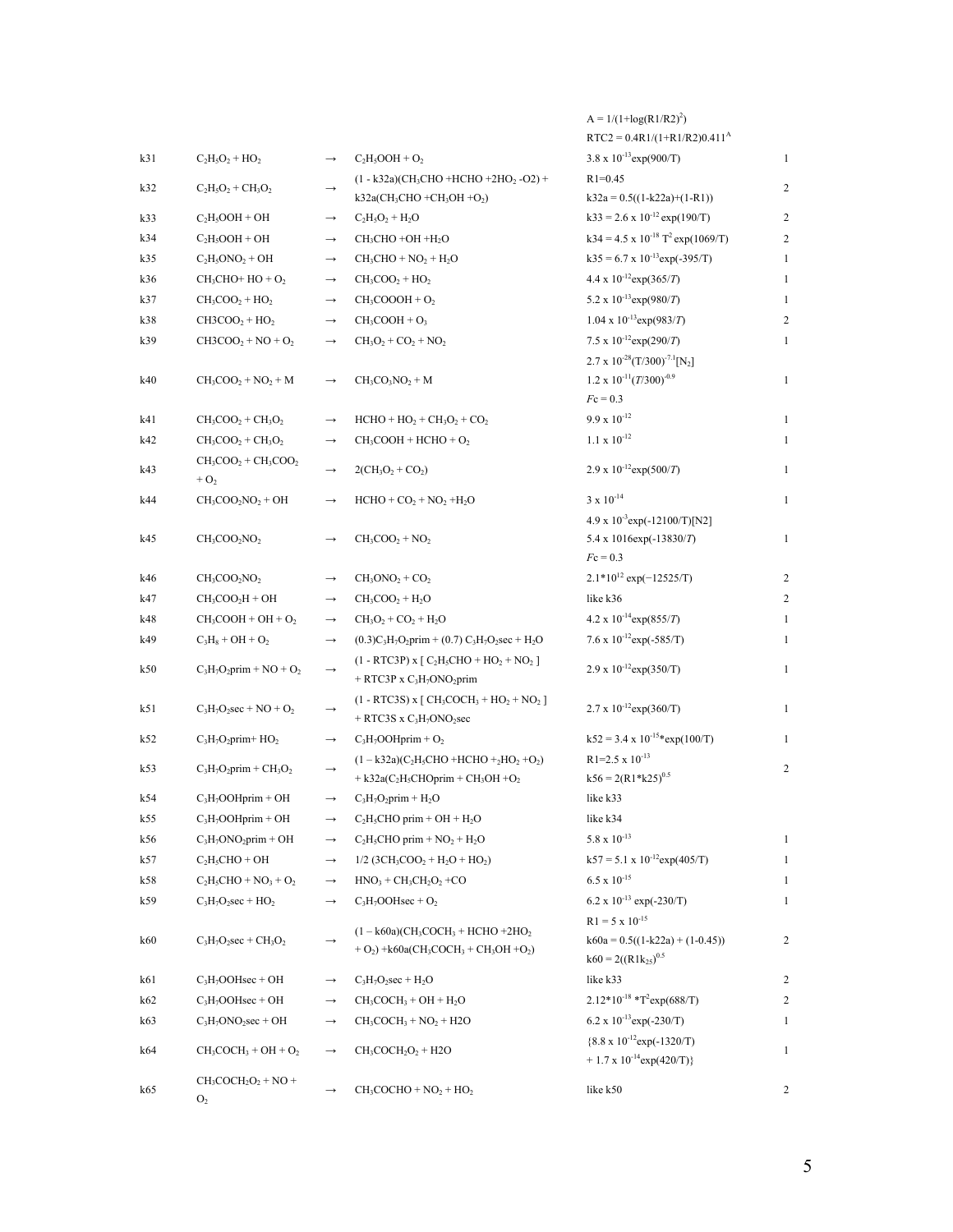| k66 | $CH_3COCH_2O_2 + HO_2$                     | $\longrightarrow$ | $CH3COCH2OOH + O2$                                                                                    | like k52                                                     | 2              |
|-----|--------------------------------------------|-------------------|-------------------------------------------------------------------------------------------------------|--------------------------------------------------------------|----------------|
| k67 | $CH3COCHO + OH + O2$                       | $\longrightarrow$ | $1.5 \times 10^{-11}$<br>$CH3COO2 + CO + H2O$                                                         |                                                              | $\mathbf{1}$   |
| k68 | CH <sub>3</sub> COCH <sub>2</sub> OOH + OH | $\longrightarrow$ | $CH3COCH2O2 + H2O$                                                                                    | like k33                                                     | 2              |
|     |                                            |                   |                                                                                                       | $k_0 = 8.6 \times 10^{-29} (T/300)^{-3.1} [N_2]$             |                |
| k69 | $C_2H_4 + OH + O_2 + M$                    | $\longrightarrow$ | $HOCH2CH2O2 + M$                                                                                      | $k_{\infty}$ =9 x 10 <sup>-12</sup> (T/300) <sup>-0.85</sup> | $\mathbf{1}$   |
|     |                                            |                   |                                                                                                       | $Fc = 0.48$                                                  |                |
|     |                                            |                   | $(0.0044)$ CHOCHO + $(1.37)$ HCHO + $(0.43)$ CO                                                       |                                                              |                |
| k70 | $C_2H_4 + O_3 + 2O_2$                      | $\longrightarrow$ | $+(0.26)HO2+(0.12)OH+(0.002)H2O2$                                                                     | $9.1 \times 10^{-15}$ exp(-2580/T)                           | $\mathbf{1}$   |
|     |                                            |                   | $+ (0.13)H2 + (0.31)H2O + (0.2)CO2$                                                                   |                                                              |                |
|     |                                            |                   |                                                                                                       | $R1 = 2.7 \times 10^{14} exp(-6350/T)$                       |                |
|     | $HOCH2CH2O2 + NO +$                        |                   | $(1-RTC2)$ x [NO <sub>2</sub> + $e(2HCHO + HO2)$ ]                                                    | $R2 = 6.3 \times 10^{-14} \exp(-550/T)$                      |                |
| k71 | O <sub>2</sub>                             | $\longrightarrow$ | + $f$ (HOCH2CHO + HO <sub>2</sub> )] + RTC2 x                                                         | $e = R1/(R1 + R2 \times [O_2])$ , $f = 1 - e$                | $\mathbf{1}$   |
|     |                                            |                   | $HOCH2CH2ONO2$                                                                                        | $k71 = 9 \times 10^{-12}$                                    |                |
| k72 | $HOCH2CH2O2 + HO2$                         | $\longrightarrow$ | $HOCH2CH2OOH + O2$                                                                                    | $1.2 \times 10^{-11}$                                        | 1              |
|     |                                            |                   | $(1 - k32a)(HOCH2CHO + HCHO +2HO2 +O2)$                                                               |                                                              |                |
| k73 | $HOCH2CH2O2 + CH3O2$                       | $\longrightarrow$ | $+k32a(HOCH2CHO +CH3OH +O2)$                                                                          | like k32                                                     | 2              |
| k74 | $HOCH2CH2OOH + OH$                         | $\longrightarrow$ | $HOCH2CH2O2 + H2O$                                                                                    | like k33                                                     | $\overline{c}$ |
| k75 | $HOCH2CH2OOH + OH$                         | $\longrightarrow$ | $HOCH2CHO + OH + H2O$                                                                                 | like k34                                                     | 2              |
| k76 | $HOCH2CH2ONO2 + OH$                        | $\longrightarrow$ | $HOCH2CHO + NO2 + H2O$                                                                                | like k35                                                     | 2              |
|     |                                            |                   |                                                                                                       | $8.8 \times 10^{-12}$                                        |                |
| k77 | $HOCH2CHO + OH$                            | $\longrightarrow$ | $CO2 + HCHO$                                                                                          |                                                              | 1              |
| k79 | $HOCH2CHO + OH + O2$                       | $\longrightarrow$ | $CHOCHO + HO2 + H2O$                                                                                  | $2.2 \times 10^{-12}$                                        | 1              |
| k80 | $CHOCHO + OH + O2$                         | $\longrightarrow$ | $2CO + HO2 + H2O$                                                                                     | $2.8 \times 10^{-12}$ exp(340/T)                             | 3              |
| k81 | $CHOCHO + NO3 + O2$                        |                   | $HNO3 + HO2 + 2CO$                                                                                    | $1. x 10^{-15}$                                              | $\overline{4}$ |
|     |                                            |                   |                                                                                                       | 8 x $10^{-27} (T/300)^{-3.5} [N_2]$                          |                |
| k82 | $C_3H_6 + OH + O_2$                        | $\rightarrow$     | $HOC3H6O2$                                                                                            | $3.0 \times 10^{-11} (T/300)^{-1.0}$                         | $\mathbf{1}$   |
|     |                                            |                   |                                                                                                       | $Fc = 0.5$                                                   |                |
|     |                                            |                   | $0.5$ (HCHO + $0.15$ CH <sub>3</sub> COOH                                                             |                                                              |                |
| k83 | $C_3H_6 + O_3 + 2O_2$                      | $\rightarrow$     | $+ 0.71CH3O2 + 0.68CO$                                                                                | 5.5 x $10^{-15}$ exp(-1880/T)                                | $\mathbf{1}$   |
|     |                                            |                   | $+ 0.54OH + 0.17HO2) +$                                                                               |                                                              |                |
|     |                                            |                   | (1 - 0.35RTC3P - 0.65RTC3S)                                                                           |                                                              |                |
| k84 | $HOC3H6O2 + NO$                            | $\longrightarrow$ | x [CH <sub>3</sub> CHO + HCHO + HO <sub>2</sub> + NO <sub>2</sub> + O <sub>2</sub> ] +                | like k30                                                     | $\overline{c}$ |
|     |                                            |                   | $0.35$ RTC3P x C <sub>3</sub> H <sub>7</sub> ONO <sub>2</sub> prim + 0.65RTC3S x                      |                                                              |                |
|     |                                            |                   | $C_3H_7ONO_2sec$                                                                                      |                                                              |                |
| k85 | $HOC3H6O2 + HO2$                           | $\longrightarrow$ | $HOC3H6OOH + O2$                                                                                      | like k52                                                     | 2              |
| k86 | $HOC3H6O2 + CH3O2$                         | $\rightarrow$     | $(1 - k60a)(CH_3CHO + 2HCHO + 2HO_2 + O_2) +$                                                         | like k53                                                     | $\overline{c}$ |
|     |                                            |                   | $k60a(CH_3COCH_2OH + CH_3OH + O_2)$                                                                   |                                                              |                |
| k87 | $HOC3H6OOH + OH$                           | $\rightarrow$     | $HOC3H6O2 + H2O$                                                                                      | $2 \times 10^{-11}$                                          | $\overline{c}$ |
| k88 | $C_4H_{10} + OH + O_2$                     | $\longrightarrow$ | $C_4H_9O_2 + H_2O$                                                                                    | 9.1 x $10^{-12}$ exp(-405/T)                                 |                |
|     |                                            |                   |                                                                                                       | like k30                                                     |                |
|     |                                            |                   | $(1 - RTC4S)$ x $[NO2 + 0.67(CH3CH2COCH3 +$                                                           | R <sub>1</sub> =1.94 x 10 <sup>-22</sup> [AIR] exp(0.9740    |                |
| k89 | $C_4H_9O_2 + NO$                           | $\longrightarrow$ | $HO_2$ ) + 0.33(C <sub>2</sub> H <sub>5</sub> O <sub>2</sub> + CH <sub>3</sub> CHO + O <sub>2</sub> ] | $R2=0.826(T/300)^{-8.1}$                                     | $\mathbf{1}$   |
|     |                                            |                   | $+$ RTC4S x C <sub>4</sub> H <sub>9</sub> ONO <sub>2</sub> )                                          | $A=1/(1 + log(R1/R2)^{2})$                                   |                |
|     |                                            |                   |                                                                                                       | RTC4P=0.4R1/(1+R1/R2)0.411 <sup>A</sup>                      |                |
|     |                                            |                   |                                                                                                       | RTC4S=0.45*k33*R1/(1+R1/R2)0.411 <sup>A</sup>                |                |
| k90 | $C_4H_9O_2 + HO_2$                         | $\rightarrow$     | $C_4H_9OOH + O_2$                                                                                     | like k52                                                     | 2              |
|     |                                            |                   | $(1 - k60a)$ [ HCHO +HO <sub>2</sub>                                                                  |                                                              |                |
| k91 | $C_4H_9O_2 + CH_3O_2$                      |                   | $+0.67$ (CH <sub>3</sub> CH <sub>2</sub> C(O)CH <sub>3</sub> +HO <sub>2</sub> +O <sub>2</sub> ) +     | like k60                                                     | 2              |
|     |                                            |                   | $0.33$ (CH <sub>3</sub> CHO +CH <sub>3</sub> CH <sub>2</sub> O <sub>2</sub> +O2)]                     |                                                              |                |
|     |                                            |                   | $+k60a(CH_3CH_2COCH_3 + CH_3OH +O_2)$                                                                 |                                                              |                |
| k92 | $C_4H_9ONO_2sec + OH$                      | $\rightarrow$     | $CH3CH2COCH3 + NO2 + H2O$                                                                             | $1.71 \times 10^{-12}$                                       | 2              |
| k93 | $C_4H_9OOH + OH$                           | $\rightarrow$     | $C_4H_9O_2 + H_2O$                                                                                    | like k33                                                     | 2              |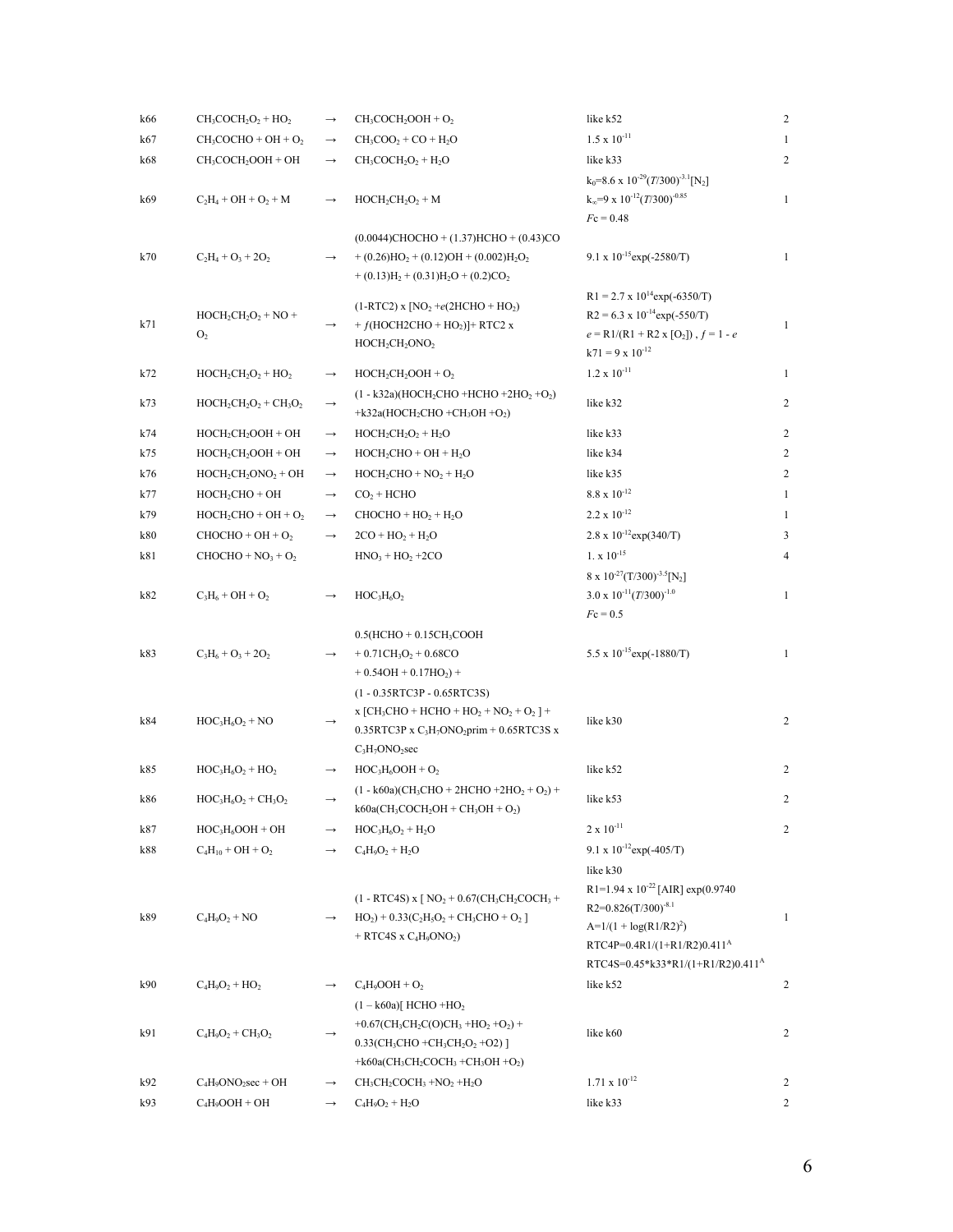| k94  | $C_4H_9OOH + OH$                               | $\longrightarrow$ | $CH3CH2COCH3 + OH + H2O$                                                                                                                                                                                                                                                                                 | $2.12 \times 10^{-18} * T^2 exp(1131/T)$                                                                                                                                                                             | $\overline{2}$ |
|------|------------------------------------------------|-------------------|----------------------------------------------------------------------------------------------------------------------------------------------------------------------------------------------------------------------------------------------------------------------------------------------------------|----------------------------------------------------------------------------------------------------------------------------------------------------------------------------------------------------------------------|----------------|
| k95  | $CH3CH2COCH3 + OH +$<br>0.5O <sub>2</sub>      | $\longrightarrow$ | CH <sub>3</sub> CHO <sub>2</sub> COCH <sub>3</sub>                                                                                                                                                                                                                                                       | 1.3 x $10^{-12}$ exp(-25/T)                                                                                                                                                                                          | $\mathbf{1}$   |
| k96  | $CH3CHO2COCH3 + NO$<br>$+O2$                   |                   | $(1 - RTC4S)$ x [CH <sub>3</sub> CHO + CH <sub>3</sub> COO <sub>2</sub> + NO <sub>2</sub> ] +<br>RTC4S x CH <sub>3</sub> CHONO <sub>2</sub> COCH <sub>3</sub>                                                                                                                                            | like k30                                                                                                                                                                                                             |                |
| k97  | $CH3CHO2COCH3 + HO2$                           | $\longrightarrow$ | $CH_3CHOOHCOCH_3 + O_2$                                                                                                                                                                                                                                                                                  | like k52                                                                                                                                                                                                             | $\overline{c}$ |
| k98  | $CH3CHONO2 COCH3 +$<br>OH                      | $\longrightarrow$ | $CH3COCOCH3 + NO2 + H2O$                                                                                                                                                                                                                                                                                 | $9.20 \times 10^{-13}$                                                                                                                                                                                               | $\overline{c}$ |
| k99  | CH <sub>3</sub> CHOOHCOCH <sub>3</sub> +<br>OН | $\longrightarrow$ | $CH3CHO2COCH3 + H2O$                                                                                                                                                                                                                                                                                     | like k33                                                                                                                                                                                                             | $\overline{c}$ |
| k100 | CH <sub>3</sub> CHOOHCOCH <sub>3</sub> +<br>OH | $\longrightarrow$ | $CH3COCOCH3 + OH + H2O$                                                                                                                                                                                                                                                                                  | $2.12*10^{-18} * T^2 \exp(983/T)$                                                                                                                                                                                    | $\overline{2}$ |
| k101 | ISOPRENE + OH $\rightarrow$                    | $\longrightarrow$ | 0.99 ISOPO <sub>2</sub> + 0.03 CHOCHO                                                                                                                                                                                                                                                                    | $2.7 \times 10^{-11}$ exp(390/T)                                                                                                                                                                                     | $\mathbf{1}$   |
| k102 | $ISOPO2 + NO +O2$                              |                   | $(1 - RTC5S)$ x [ HCHO + HO <sub>2</sub> + NO <sub>2</sub> + 0.64<br>$MVK + 0.36 MACR$ ] + RTC5S x NITRATES                                                                                                                                                                                              | $k102 = 0.45 * k30$<br>R1=1.94 x $10^{-22}$ [AIR] exp(0.95*5)<br>R2= $0.826(T/300)^{-8.1}$<br>$A=1/(1 + log(R1/R2)^{2})$<br>RTC5P=0.4R1/(1+R1/R2)0.411 <sup>A</sup><br>RTC5S=0.45*k30*R1/(1+R1/R2)0.411 <sup>A</sup> | $\overline{2}$ |
| k103 | $ISOPO2 + HO2$                                 | $\longrightarrow$ | $ISOOH + O2$                                                                                                                                                                                                                                                                                             | like k52                                                                                                                                                                                                             | 2              |
|      |                                                |                   | $(1 - k60a)(2(HCHO + HO2) + 0.64 MVK +$                                                                                                                                                                                                                                                                  |                                                                                                                                                                                                                      |                |
| k104 | $ISOPO2 + CH3O2 + O2$                          | $\longrightarrow$ | $0.36$ MACR) + $k60a(0.64$ MVK + 0.36 MACR<br>$+2O2 + HCHO + CH3OH)$                                                                                                                                                                                                                                     | like k60                                                                                                                                                                                                             | 2              |
| k105 | $ISOOH + OH$                                   | $\longrightarrow$ | $RO2 + H2O$                                                                                                                                                                                                                                                                                              | like k85                                                                                                                                                                                                             | 2              |
| k106 | $ISOOH + OH + 2O2$                             | $\longrightarrow$ | $ISOPO2 + H2O$                                                                                                                                                                                                                                                                                           | $2 \times 10^{-11}$                                                                                                                                                                                                  | 2              |
| k107 | $RO2 + NO$                                     | $\longrightarrow$ | $HOCH2CHO + CH3COCHO + HO2 + NO2$                                                                                                                                                                                                                                                                        | like k30                                                                                                                                                                                                             | $\overline{2}$ |
| k108 | $RO2 + HO2$                                    | $\longrightarrow$ | CH <sub>3</sub> COCHO + HOCH2CHO + H <sub>2</sub> O                                                                                                                                                                                                                                                      | like k52                                                                                                                                                                                                             | 2              |
| k109 | NITRATES + OH + $O_2$                          | $\longrightarrow$ | $CH_3COCHO + HOCH2CHO + H_2O + NO_2$                                                                                                                                                                                                                                                                     | $R1 = 1.9 \times 10^{-11} \exp(450/T)$<br>R2= $9.5 \times 10^{-12}$ exp(504/T)<br>$k=0.49k80+0.28R2+0.23R1$                                                                                                          | $\overline{c}$ |
| k110 | $MVK + O_3$                                    |                   | 0.38 CH <sub>3</sub> COCHO + 0.2088 CH <sub>3</sub> COO <sub>2</sub> + 0.26<br>CH <sub>3</sub> COCOOH + 0.26 CO + 0.0432 CH <sub>3</sub> COOH<br>$+$ 0.108 CH <sub>3</sub> CHO + 0.62 HCHO + 048 CO <sub>2</sub> +<br>$0.54$ HO <sub>2</sub> + 0.1008 OH + 0.048 H <sub>2</sub> + 0.116 H <sub>2</sub> O | $8.5 \times 10^{-16} \exp(-1520/T)$                                                                                                                                                                                  | $\overline{2}$ |
| k111 | $MVK + OH$                                     | $\longrightarrow$ | MVKO <sub>2</sub>                                                                                                                                                                                                                                                                                        | $2.6 \times 10^{-12}$ exp(610/T)                                                                                                                                                                                     | $\mathbf{1}$   |
| k112 | $MVKO2 + NO + O2$                              | $\rightarrow$     | $CH_3COO2 + HOCH2CHO + NO_2$                                                                                                                                                                                                                                                                             | like k30                                                                                                                                                                                                             | $\mathbf{1}$   |
| k113 | $MVKO2 + HO2$                                  | $\longrightarrow$ | $MVKOOH + O2$                                                                                                                                                                                                                                                                                            | like k52                                                                                                                                                                                                             | 2              |
| k114 | MVKOOH + OH                                    | $\longrightarrow$ | $MVKO2 + H2O$                                                                                                                                                                                                                                                                                            | like k106                                                                                                                                                                                                            | 2              |
| k115 | $MVKOOH + OH + 3O2$                            | $\longrightarrow$ | $CH3COO2 + 2CO + OH + 2HO2 + H2O$                                                                                                                                                                                                                                                                        | $R1 = 2.12 \times 10^{-18}$ T <sup>2</sup> exp(1045/T)<br>$R2 = 4.5 \times 10^{-18}$ T <sup>2</sup> exp(1032/T)<br>$k115 = R1 + R2$                                                                                  | 2              |
| k116 | $MACR + O_3 + 1.476O_2$                        | $\rightarrow$     | 0.2 СНЗСОСНО + 1.6 НСНО + 1.658 СО<br>$+0.142 \text{ CO}_2 + 1.116 \text{ HO}_2 + 0.72 \text{ OH}$<br>$+0.058$ H <sub>2</sub> O + 0.024 H <sub>2</sub>                                                                                                                                                   | $1.4 \times 10^{-15}$ exp(-2100/T)                                                                                                                                                                                   | 1              |
| k117 | $MACR + OH$                                    | $\longrightarrow$ | MACRO <sub>2</sub>                                                                                                                                                                                                                                                                                       | $8.0 \times 10^{-12}$ exp(380/T)                                                                                                                                                                                     | $\mathbf{1}$   |
| k118 | $MACRO2 + NO + O2$                             | $\longrightarrow$ | $CH_3COCH_2OH + CO + NO_2 + HO_2$                                                                                                                                                                                                                                                                        | like k30                                                                                                                                                                                                             | $\overline{2}$ |
| k119 | $MACRO2 + HO2$                                 | $\longrightarrow$ | $MACROOH + O2$                                                                                                                                                                                                                                                                                           | like k52                                                                                                                                                                                                             | 2              |
| k120 | MACROOH + OH                                   | $\longrightarrow$ | MACRO <sub>2</sub>                                                                                                                                                                                                                                                                                       | like k33                                                                                                                                                                                                             | 2              |
| k121 | $MACROOH + OH + O2$                            | $\longrightarrow$ | $CH3COCHO + CO + 2 HO2 + OH + H2O$                                                                                                                                                                                                                                                                       | $4.5*10^{-18} * T^2 \exp(1032/T)$                                                                                                                                                                                    | 2              |
| k122 | $MACROOH + OH$                                 | $\longrightarrow$ | $CH3COCH2OH + CO + OH + H2O$                                                                                                                                                                                                                                                                             | like k57                                                                                                                                                                                                             | $\overline{2}$ |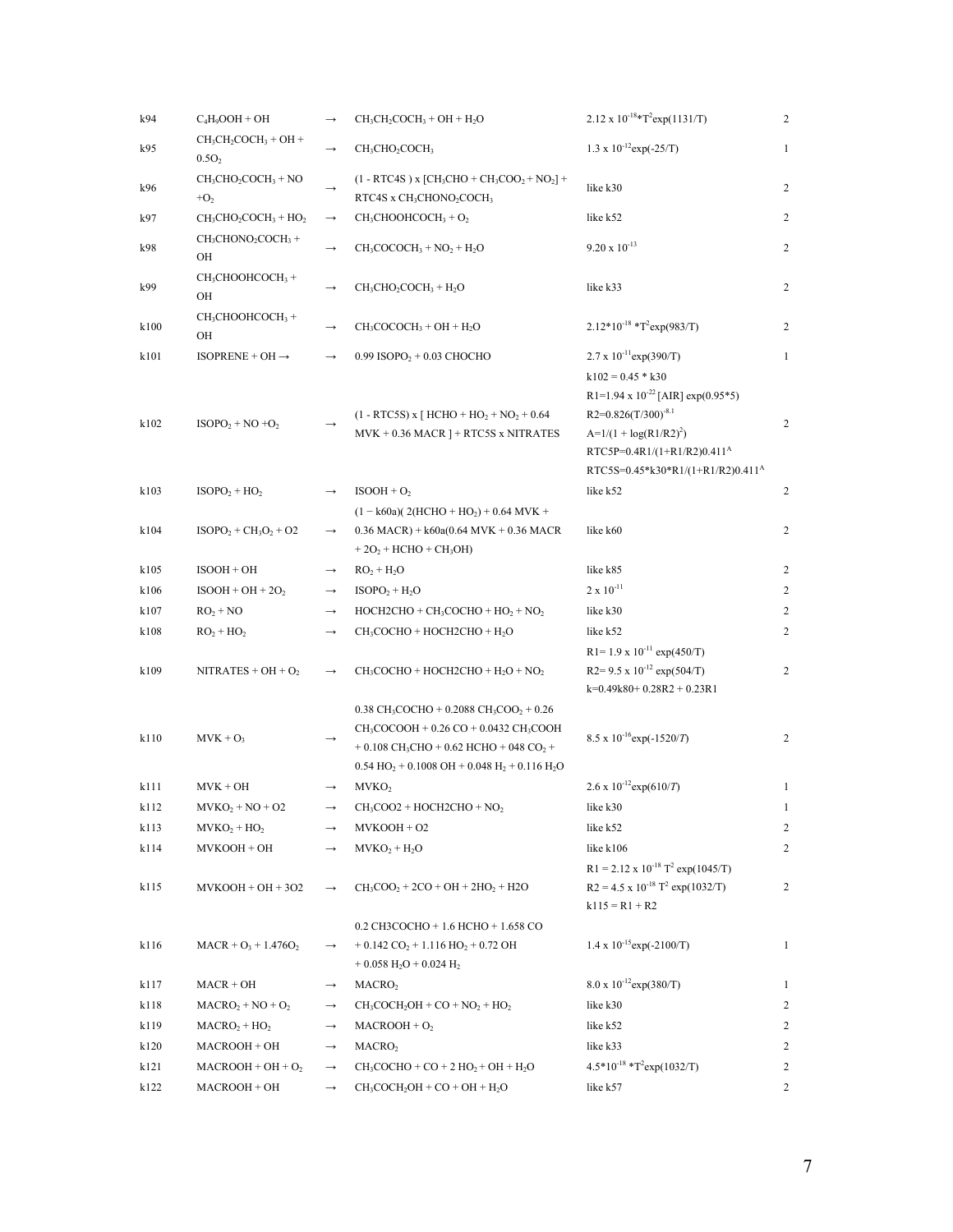| k123 | CH <sub>3</sub> COCH <sub>2</sub> OH + OH | $\longrightarrow$ | $CH3COCHO + HO2 + H2O$                                | $3.0 \times 10^{-12}$                                         | $\mathbf{1}$   |
|------|-------------------------------------------|-------------------|-------------------------------------------------------|---------------------------------------------------------------|----------------|
|      |                                           |                   | $0.425$ MACR + $0.18$ MVK + $0.12$                    |                                                               |                |
| k124 | ISOPRENE + $O_3$                          | $\longrightarrow$ | $CH2CCH3COOH + 0.12 CH3COCOOH + 0.84$                 | $1.03 \times 10^{-14}$ exp(-1995/T)                           | $\mathbf{1}$   |
|      |                                           |                   | $HCHO + 0.3 CO + 0.24 CO2 + 0.24 HCOOH +$             |                                                               |                |
|      |                                           |                   | $0.04C_3H_6 + 0.34OH + 0.025H_2 + 0.19H_2O$           |                                                               |                |
| k125 | $HCOOH + OH + O2$                         | $\longrightarrow$ | $CO_2 + HO_2 + H_2O$                                  | $4.5 \times 10^{-13}$                                         | $\overline{2}$ |
| k126 | $C_4H_{10} + NO_3 + O_2$                  | $\longrightarrow$ | $C_4H_9O_2 + HNO_3$                                   | $2.8 \times 10^{-12}$ exp(-3280/T)                            | 1              |
| k127 | $HCHO + NO3 + O2$                         | $\longrightarrow$ | $HNO3 + HO2 + CO$                                     | $5.6 \times 10^{-16}$                                         | 1              |
| k128 | $CH3CHO + NO3 + O2$                       | $\longrightarrow$ | $HNO3 + CH3O2 + CO$                                   | $1.4 \times 10^{-12}$ exp(-1860/T)                            | $\mathbf{1}$   |
| k129 | $CH3OH + NO3 + O2$                        | $\longrightarrow$ | $HNO3 + HCHO + HO2$                                   | 9.4 x $10^{-13}$ exp(-2650/T)                                 | 1              |
| k130 | $C_2H_4 + NO_3$                           | $\longrightarrow$ | CH <sub>2</sub> ONOCH <sub>2</sub> OO                 | $3.3 \times 10^{-12}$ exp(-2880/T)                            | 1              |
| k131 | $CH2ONO2CH2OO + NO$                       | $\longrightarrow$ | $2NO2 + 2HCHO$                                        | like k30                                                      | $\mathbf{1}$   |
| k132 | $CH2ONO2CH2OO +$<br>NO                    | $\longrightarrow$ | $2NO2 + CH3CHO + HCHO$                                | like k30                                                      |                |
|      | $CH2ONO2CH2OO +$                          |                   |                                                       |                                                               |                |
| k133 | HO <sub>2</sub>                           | $\longrightarrow$ | $CH2ONO2CH2O2H + O2$                                  | $0.4*3.5 \times 10^{-15} \exp(1000/T)$                        |                |
| k134 | $CH2ONO2CH2OO +$<br>HO <sub>2</sub>       | $\rightarrow$     | $CH2ONO2CH2O2H + O2$                                  | $0.6*3.5 \times 10^{-15} \exp(1000/T)$                        |                |
| k135 | $CH2ONO2CH2O2H +$<br>OН                   | $\rightarrow$     | $NO2 + HCHO + CO +2HO2 + OH$                          | like k34                                                      |                |
| k136 | $CH2ONO2CH2O2H +$<br>OН                   | $\longrightarrow$ | $CH2ONO2CH2OO + H2O$                                  | like k33                                                      |                |
| K137 | $C_3H_6 + NO_3$                           | $\longrightarrow$ | CH <sub>3</sub> CHONO <sub>2</sub> CH <sub>2</sub> OO | $4.6 \times 10^{-13}$ exp(-1155/T)                            | $\mathbf{1}$   |
| k138 | $ISOPRENE + NO3$                          | $\longrightarrow$ | <b>NITRATES</b>                                       | 3.15 x $10^{-12}$ exp(-450/T)                                 | 1              |
| k139 | $MACR + NO3$                              | $\longrightarrow$ | $HNO3 + MACRO2$                                       | $3.4 \times 10^{-15}$                                         | 1              |
| k140 | $CH3O2 + HO2$                             | $\longrightarrow$ | $0.5CH2O + 0.5CH3O2H$                                 | 3.8 x $10^{-13}$ exp(780/T)                                   | 1              |
| k141 | CH <sub>3</sub> COCOOH + OH               | $\longrightarrow$ | $CH_3C(O)OO + CO_2 + H_2O$                            | $4.9 \times 10^{-14} \exp(276/T)$                             | 7              |
|      |                                           |                   | $0.995CH3O2 + HCHO + 0.995SO2 +$                      |                                                               |                |
| k142 | $DMS + OH$                                | $\longrightarrow$ | 0.005MSAg                                             | $1.13 \times 10^{-11} \exp(-253/T)$                           | $\mathbf{1}$   |
| k144 | $DMS + OH$                                | $\longrightarrow$ | <b>DMSO</b>                                           | $1.0 \times 10^{-39}$ [O <sub>2</sub> ] exp(5820/T) /         | $\mathbf{1}$   |
|      |                                           |                   |                                                       | ${1 + 5.0 \times 10^{-30}[O_2] \exp(6280/T)}$                 |                |
| k144 | $DMS + NO3$                               | $\longrightarrow$ | $CH3O2 + HNO3 + HCHO + SO2$                           | $1.9 \times 10^{-13} \exp(520/T)$                             | $\mathbf{1}$   |
| k145 | $DMSO + OH$                               | $\longrightarrow$ | <b>MSIA</b>                                           | $8.7 \times 10^{-11}$                                         | 11             |
| k146 | $MSIA + OH$                               | $\longrightarrow$ | $CH_3O_2 + SO_2$                                      | $1. x 10^{-10}$                                               | 11             |
| k147 | <b>DMSO</b>                               | $\longrightarrow$ | MSAp                                                  | $1. x 10^{-10}$                                               | 11             |
| k148 | MSIA                                      |                   | MSAp                                                  | $1. x 10^{-10}$                                               | 11             |
| k149 | <b>MSAg</b>                               |                   | MSAp                                                  | $4.5 \times 10^{-5}$                                          | 11             |
|      |                                           |                   |                                                       | 4.5 x $10^{-31} (T/300)^{-3.9}$ [N <sub>2</sub> ]             |                |
| k150 | $SO_2 + OH$                               |                   | $HO2 + SO4 + 2ACID$                                   | $1.3 \times 10^{-12}$ (T/300) <sup>-0.7</sup><br>$Fc = 0.525$ | $\mathbf{1}$   |
| k151 | $ACID + NH3$                              | $\rightarrow$     | NH <sub>4</sub>                                       |                                                               | 9              |
| k152 | $NH3 + OH$                                |                   | NH <sub>2</sub>                                       | 3.5 x $10^{-12}$ exp(-925/T)                                  | $\mathbf{1}$   |
| k153 | $NH2 + NO$                                | $\longrightarrow$ | Products                                              | $1.6 \times 10^{-11} (T/298)^{-1.4}$                          | $\mathbf{1}$   |
| k154 | $NH2 + NO2$                               | $\rightarrow$     | Products                                              | $2.0 \times 10^{-11} (T/298)^{-1.3}$                          | $\mathbf{1}$   |
| k155 | $NH2 + HO2$                               | $\rightarrow$     | Products                                              | $3.4 \times 10^{-11}$                                         | 10             |
| k156 | $NH_2 + O_2$                              | $\longrightarrow$ | Products                                              | $6 \times 10^{-21}$                                           | $\mathbf{1}$   |
| k157 | $NH_2 + O_3$                              | $\longrightarrow$ | Products                                              | 4.3 x $10^{-12}$ exp(-930/T)                                  | 10             |
| k158 | a-PINENE + $O_3$                          |                   | TERO <sub>2</sub>                                     | 6.3 x $10^{-16}$ exp(-580/T)                                  | 1              |
| k159 | a-PINENE + OH                             | $\rightarrow$     | TERO <sub>2</sub>                                     | $1.2 \times 10^{-11} \exp(440/T)$                             | $\mathbf{1}$   |
| k160 | $a-PINENE + NO3$                          | $\rightarrow$     | $TERO2 + HNO3$                                        | $1.2 \times 10^{-12}$ exp(490/T)                              | $\mathbf{1}$   |
|      |                                           |                   |                                                       |                                                               |                |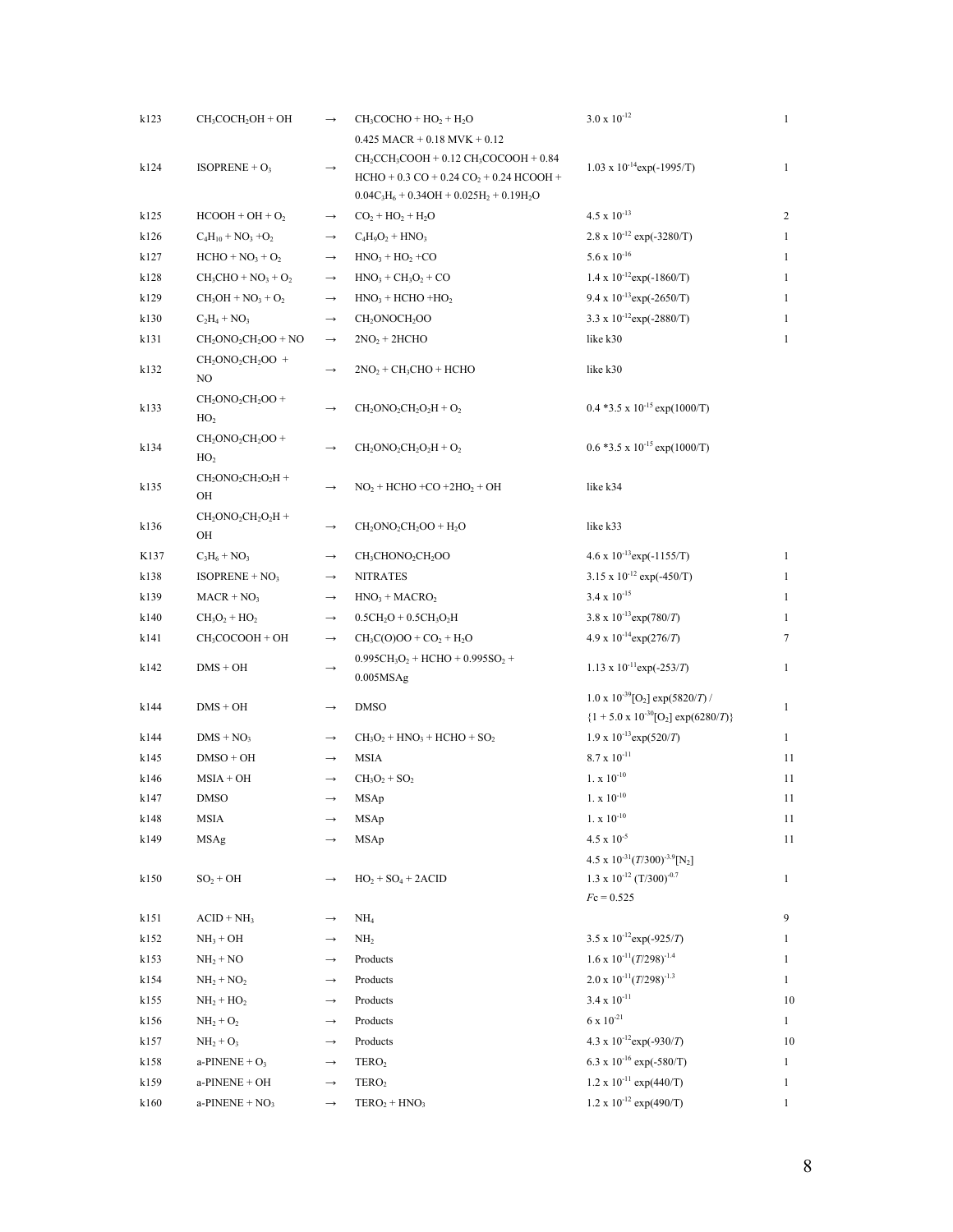| k161 | $b$ -PINENE + $O_3$                  | $\longrightarrow$ | TERO2 +b1*HCHO + b2*HCHO                                                                                                               | $1.5 \times 10^{-17}$                                       | 5            |
|------|--------------------------------------|-------------------|----------------------------------------------------------------------------------------------------------------------------------------|-------------------------------------------------------------|--------------|
| k162 | b-PINENE + OH                        | $\longrightarrow$ | TERO <sub>2</sub>                                                                                                                      | $2.38 \times 10^{-11} \exp(357/T)$                          |              |
| k163 | $b$ -PINENE + NO <sub>3</sub>        | $\longrightarrow$ | $TERO2 + HNO3$                                                                                                                         | $1.6 \times 10^{-10}$ exp(-1248/T)                          |              |
| k164 | <b>BENZENE + OH</b>                  | $\longrightarrow$ | $0.64*(6/8)AROO2 + 0.36CHOCHO$                                                                                                         | $2.47 \times 10^{-12}$ exp(-207/T)                          | 6            |
| k165 | TOLUENE + $O_3$                      | $\longrightarrow$ | $(7/8)*AROO2 + c2*MGLY$                                                                                                                | 2.34 x $10^{-12}$ exp(-6694/T)                              | 5            |
| k166 | TOLUENE + OH                         | $\longrightarrow$ | $0.65*$ (7/8)AROO <sub>2</sub> + 0.36CHOCHO+<br>c2*MGLY                                                                                | $5.69 \times 10^{-12}$                                      | 5            |
| k167 | TOLUENE + $NO3$                      | $\longrightarrow$ | $(7/8)*AROO2 + HNO3$                                                                                                                   | $6.8 \times 10^{-17}$                                       | 5            |
|      |                                      |                   |                                                                                                                                        | $(2.4 \times 10^{-13} \exp(-5586/T) + 5.37 \times 10^{-13}$ |              |
| k168 | $XYLENE + O3$                        | $\longrightarrow$ | $AROO2 + d2 (MGLY + 1/4C4H9O2)$                                                                                                        | $\exp(-6039/T)+1.91 \times 10^{-13}$                        | 5            |
|      |                                      |                   |                                                                                                                                        | $exp(-5586/T)/3$                                            |              |
| k169 | XYLENE + OH                          | $\rightarrow$     | $0.68$ AROO2 + $0.32$ CHOCHO + d2 (MGLY +<br>$1/4C_4H_9O_2$                                                                            | $1.72 \times 10^{-11}$                                      | 5            |
| k170 | $XYLENE + NO3$                       | $\longrightarrow$ | $AROO2 + HNO3$                                                                                                                         | $3.54 \times 10^{-16}$                                      | 5            |
|      |                                      |                   | $[(X-a1-a2)+(X-b1-b2)]$ * $[(1 - RTC5S)$ *(HCHO                                                                                        |                                                             |              |
| k171 | $TERO2 + NO + O2$                    | $\longrightarrow$ | $+ HO2+ NO2 + 0.64 MVK + 0.36MACR$ ] +<br>RTC5S * NITRATES]                                                                            | like k30                                                    |              |
| k172 | $TERO2 + HO2$                        | $\longrightarrow$ | $[(X-a1-a2)+(X-b1-b2)]$ * $[ISOOH + O2]$                                                                                               | like k31                                                    |              |
| k173 | $TERO2 + CH3O2 + O2$                 | $\longrightarrow$ | $[(X-a1-a2)+(X-b1-b2)]$ * $[(1 - k60a)$<br>$(2(HCHO + HO2) +$                                                                          | like k60                                                    |              |
| k174 | TERO <sub>2</sub> +TERO <sub>2</sub> | $\longrightarrow$ | Products                                                                                                                               | like k53                                                    |              |
|      |                                      |                   | $[(X-c1-c2)+(X-d1-d2)]$ * $[(1-RTC4S)$ * $[NO2 +$                                                                                      |                                                             |              |
| k175 | $AROO2 + NO$                         | $\longrightarrow$ | $0.67$ (CH <sub>3</sub> CH <sub>2</sub> COCH <sub>3</sub> + HO <sub>2</sub> ) + $0.33$ (C <sub>2</sub> H <sub>5</sub> O <sub>2</sub> + | like 30                                                     |              |
|      |                                      |                   | $CH_3CHO + O_2$ ] + RTC4S *C <sub>4</sub> H <sub>9</sub> ONO <sub>2</sub> )                                                            |                                                             |              |
| k176 | $AROO2 + HO2$                        | $\longrightarrow$ | $[(X-c1-c2)+(X-d1-d2)]$ <sup>*</sup> $[C_4H_9OOH+O2]$                                                                                  | like 52                                                     |              |
|      |                                      |                   | $[(X-c1-c2)+(X-d1-d2)]*[1 - k60a]$                                                                                                     |                                                             |              |
| k177 | $AROO2 + CH3O2$                      | $\longrightarrow$ | [HCHO+HO <sub>2</sub> +0.67(CH <sub>3</sub> CH <sub>2</sub> C(O)CH <sub>3</sub> +HO <sub>2</sub>                                       | like 60                                                     |              |
|      |                                      |                   | $+O2$ )                                                                                                                                |                                                             |              |
| k178 | $AROO2 + AROO2$                      | $\longrightarrow$ | Products                                                                                                                               | like 53                                                     |              |
|      |                                      |                   | $0.635$ (CHOCHO + OH) + 0.365(HCOOH + CO                                                                                               | $5 \times 10^{-30} (T/300)^{-1.5}$ [N <sub>2</sub> ]        |              |
| k179 | $C_2H_2 + OH$                        |                   | $+ HO2)$                                                                                                                               | $1 \times 10^{-12}$<br>$Fe=0.37$                            | $\mathbf{1}$ |
|      | $CH_3COO_2 +$                        |                   |                                                                                                                                        |                                                             |              |
| k180 | $CH_3COCH_2O_2$                      | $\longrightarrow$ | $CH3COOH + CH3COCHO + O2$                                                                                                              | $2.5 \times 10^{-12}$                                       | $\mathbf{1}$ |
|      | $CH_3COO_2 +$                        |                   |                                                                                                                                        |                                                             |              |
| k181 | $CH3COCH2O2$                         |                   | $\rm CH_3O_2 + CH_3COCH_2OH + CO_2$                                                                                                    | $2.5 \ge 10^{-12}$                                          |              |
|      |                                      |                   |                                                                                                                                        | $0.5 * 4.4 \times 10^{-13}$ exp $(1070/T)$                  |              |
| k182 | $C_2H_5O_2 + CH_3COO_2$              | $\longrightarrow$ | $C_2H_5O(CH_3CHO+HO_2) + CH_3O_2 + CO_2$                                                                                               |                                                             | $\mathbf{1}$ |
| k183 | $C_2H_5O_2 + CH_3COO_2$              | $\longrightarrow$ | $CH3CHO + CH3COOH + O2$                                                                                                                | $0.5 * 4.4 \times 10^{-13}$ exp $(1070/T)$                  | $\mathbf{1}$ |
| k184 | $ISOPO2 + NO3$                       |                   | $HO_2 + NO_2 + HCHO + 0.36MACR +$                                                                                                      | $2.310^{-12}$                                               | 7            |
|      |                                      |                   | 0.64MVK                                                                                                                                |                                                             |              |
| k185 | $RO2 + NO3$                          |                   | $HO2 + HOCH2CHO + CH3COCHO + NO2$                                                                                                      | $2.310^{-12}$                                               | 7            |
| k186 | $TERO2 + NO3$                        |                   | $HO_2 + NO_2 + 2(HCHO + 0.36MACR +$                                                                                                    | $2.310^{-12}$                                               | 7            |
|      |                                      |                   | 0.64MVK)                                                                                                                               |                                                             |              |

\* not explicitely accounted in the model; it is solved in the EBI code.

For three bodies reactions:

$$
k = \frac{k\omega}{1 + \frac{k\omega}{k\infty}} x F c^{\frac{1}{1 + \log(\frac{k\omega}{k\infty})^2}}
$$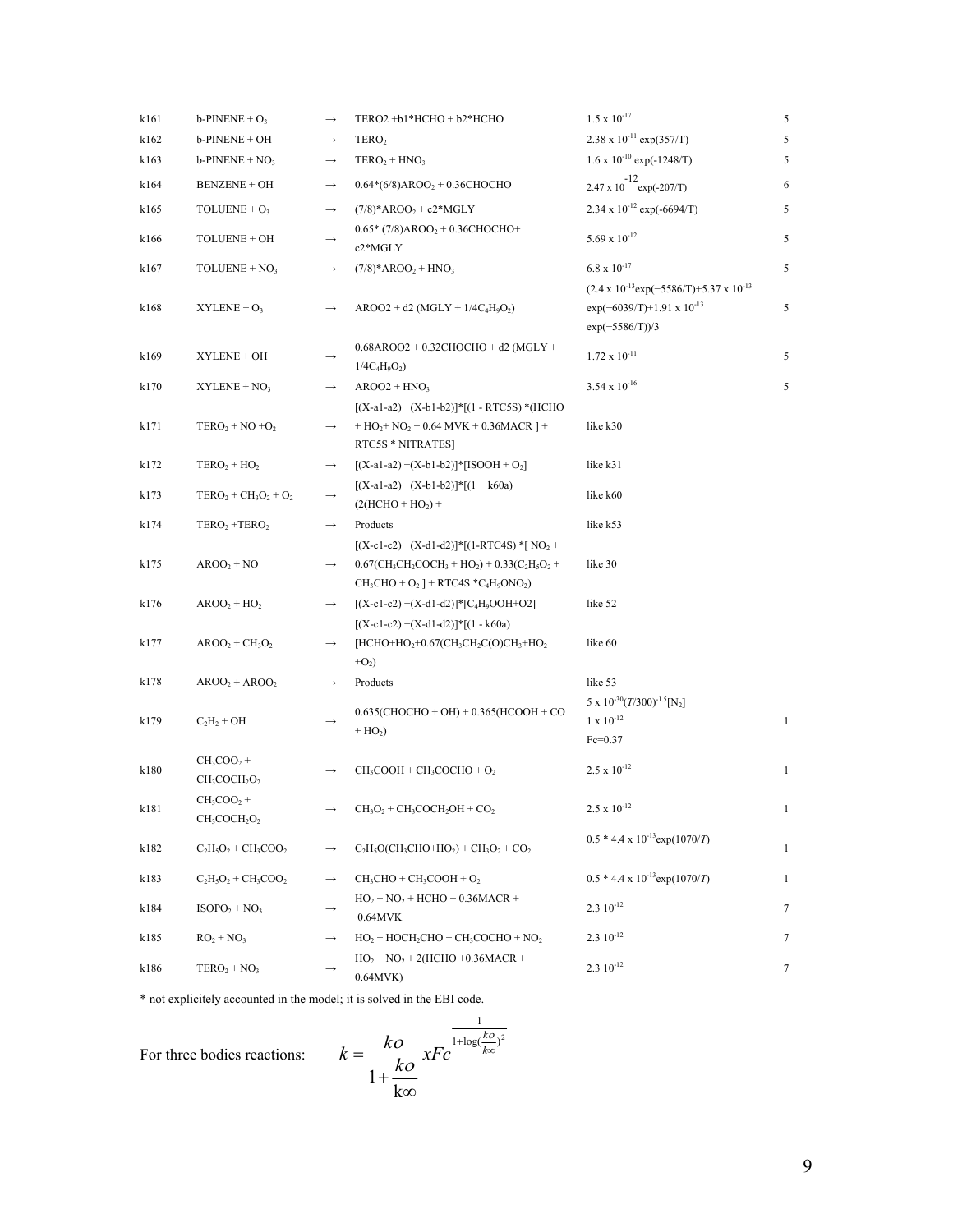#### **References**

1. Atkinson, R., Baulch, D., L., Cox, R., A., Crowley, J., N., Hampson, R., F., Hynes, R., G., Jenkin, M., E., Rossi, M., J., Troe, J., and IUPAC Subcommittee: Evaluated kinetic and photochemical data for atmospheric chemistry: Volume II – gas phase reactions of organic species Atmos. Chem. Phys.,  $6$ . 3625-4055, 2006. IUPAC Subcommittee on Gas Kinetic Data Evaluation for Atmospheric Chemistry, Summary of

Evaluated Kinetic and Photochemical Data for Atmospheric Chemistry, Web Version February, http://www.iupac-kinetic.ch.cam.ac.uk/ summary/IUPACsumm\_web\_Feb2006.pdf, 2006.

- 2. Poisson, N., Kanakidou, M., and Crutzen, P. J.: Impact of Non Methane Hydrocarbons on tropospheric chemistry and particular the oxidizing power of the global troposphere: 3-Dimensional Modelling results, J. Atmos. Chem., 36, 157-230, 2000.
- 3. Feierabend, K., Zhu, L., Talukdar, R. K., and Burkholder, J. B.: Rate coefficients for the OH  $+$ HC(O)C(O)H (Glyoxal) reaction between 210 and 390 K, J. Phys. Chem. A, accepted, 2007.
- 4. upper limit, I. Barnes personal communication, September 2007
- 5. see references in Tsigaridis, K. and Kanakidou, M.: Global modeling of secondary organic aerosol in the troposphere: a sensitivity analysis, Atmos. Chem. Phys. 3, 1849-1869, 2003.
- 6. Calvert, J. G., Atkinson, R., Becker, K. H., Kamens, R. M., Seinfeld, J. H., Wallington, T. J., and Yarwood, G.: The Mechanisms of Atmospheric Oxidation of Aromatic Hydrocarbons, Oxford University Press, Oxford, 2002.
- 7. IUPAC Subcommittee on Gas Kinetic Data Evaluation for Atmospheric Chemistry, Summary of Evaluated Kinetic and Photochemical Data for Atmospheric Chemistry, Web Version 2001 http://www.iupac-kinetic.ch.cam.ac.uk/
- 8. Mellouki, W., and Mu, Y.: On the atmospheric degradation of pyruvic acid in the gas phase, J. of Photochemistry and Photobiology A: Chemistry, 157, 295-300, 2003.
- 9. Metzger, S., Dentener, F., Pandis, S., and Lelieveld, J.: Gas/aerosol partitioning: 1. A computationally efficient model, J. Geophysical Research, 107, D16, 10.1029/2001JD001102, 2002.
- 10. Sander, S.P., Ravishankara, A. R., Golden, D. M., Kolb, C. E, Kurylo, M. J., Molina, M. J., Moortgat, G. K., Finlayson-Pitts, B. J., Wine, P. H., Huie, R. E.: Chemical Kinetics and Photochemical Data for Use in Atmospheric Studies Evaluation Number 15, JPL Publication 06-2 (2006). available on the web at<http://jpldataeval.jpl.nasa.gov/>
- 11. based on Barnes, I., Hjorth, J., and Mihalopoulos N.: Dimethyl Sulfide and Dimethyl Sulfoxide and Their Oxidation in the Atmosphere, Chem. Rev., 106, 940-975, 2006.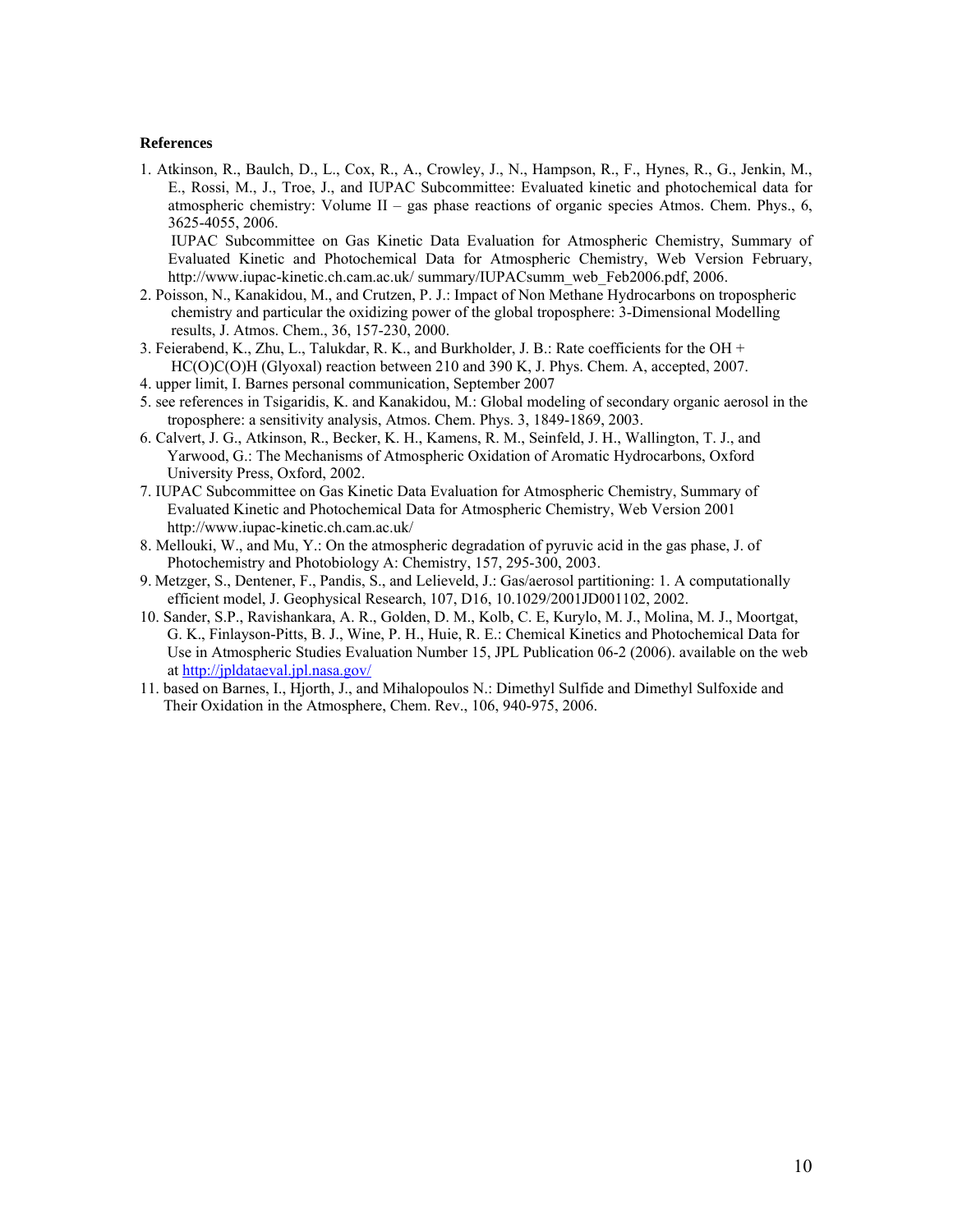| <i>Species</i>                                                   | $Tg y-1$       | Reference              |
|------------------------------------------------------------------|----------------|------------------------|
| NOx                                                              | 53             | <b>POET 2000</b>       |
| NH <sub>3</sub>                                                  | 52             | $EDGAR$ v2.0           |
| SO <sub>2</sub>                                                  | 90             | $EDGAR$ v2.0           |
| SO <sub>4</sub>                                                  | $\overline{2}$ | $EDGAR$ v2.0           |
| <b>DMS</b>                                                       | 19             | Spiro. et al. (1992)   |
| $\rm CO$                                                         | 1111           | <b>POET 2000</b>       |
| <b>HCHO</b>                                                      | 4              | <b>POET 2000</b>       |
| CH <sub>3</sub> OH                                               | 243            | <b>POET 2000</b>       |
|                                                                  |                | Kesselmeier and Staudt |
| <b>HCOOH</b>                                                     | $20.4^{(1)}$   | (1999); Keene and      |
|                                                                  |                | Galloway (1988)        |
| $C_2H_6$                                                         | 12             | <b>POET 2000</b>       |
| $C_2H_4$                                                         | 17             | <b>POET 2000</b>       |
| $C_2H_2$                                                         | $\overline{7}$ | EDGAR v2.0             |
|                                                                  |                | Kesselmeier and Staudt |
| CH <sub>3</sub> COOH                                             | $Q^{(1)}$      | $(1999)$ ; Keene and   |
|                                                                  |                | Galloway (1988)        |
| CH <sub>3</sub> CHO                                              | 8              | <b>POET 2000</b>       |
| Carboxylic Acids (as $50\%$ HCOOH + $50\%$ CH <sub>3</sub> COOH) | $19^{(2)}$     | $EDGAR$ v2.0           |
| $C_3H_8$                                                         | 12             | <b>POET 2000</b>       |
| CH <sub>3</sub> C(O)CH <sub>3</sub>                              | 27             | <b>POET 2000</b>       |
| $C_3H_6$                                                         | $\overline{7}$ | <b>POET 2000</b>       |
| $C_4H_{10}$                                                      | $75^{(3)}$     | <b>POET 2000</b>       |
| $CH_3C(O)CH_2CH_3$                                               | 14             | <b>POET 2000</b>       |
| Isoprene                                                         | $506^{(4)}$    | <b>POET 2000</b>       |
| Benzene                                                          | 7              | <b>POET 2000</b>       |
| Toluene                                                          | 14             | <b>POET 2000</b>       |
| Xylene                                                           | 12             | <b>POET 2000</b>       |
| Monoterpenes (as $50\%$ a-Pinene + $50\%$ b-Pinene)              | 238            | <b>POET 2000</b>       |
|                                                                  |                |                        |

**Table 3.** Emissions used in TM4. Units are Tg(Species)  $y^{-1}$ . NOx and NH<sub>3</sub> are in Tg(N)  $y^{-1}$ . DMS, SO<sub>2</sub> and  $SO_4$  is in Tg(S)  $y^{-1}$ 

(1) Natural emissions

(2) Anthopogenic emissions

(3) including higher alkanes

(4) including  $1Tg y^{-1}$  from oceans